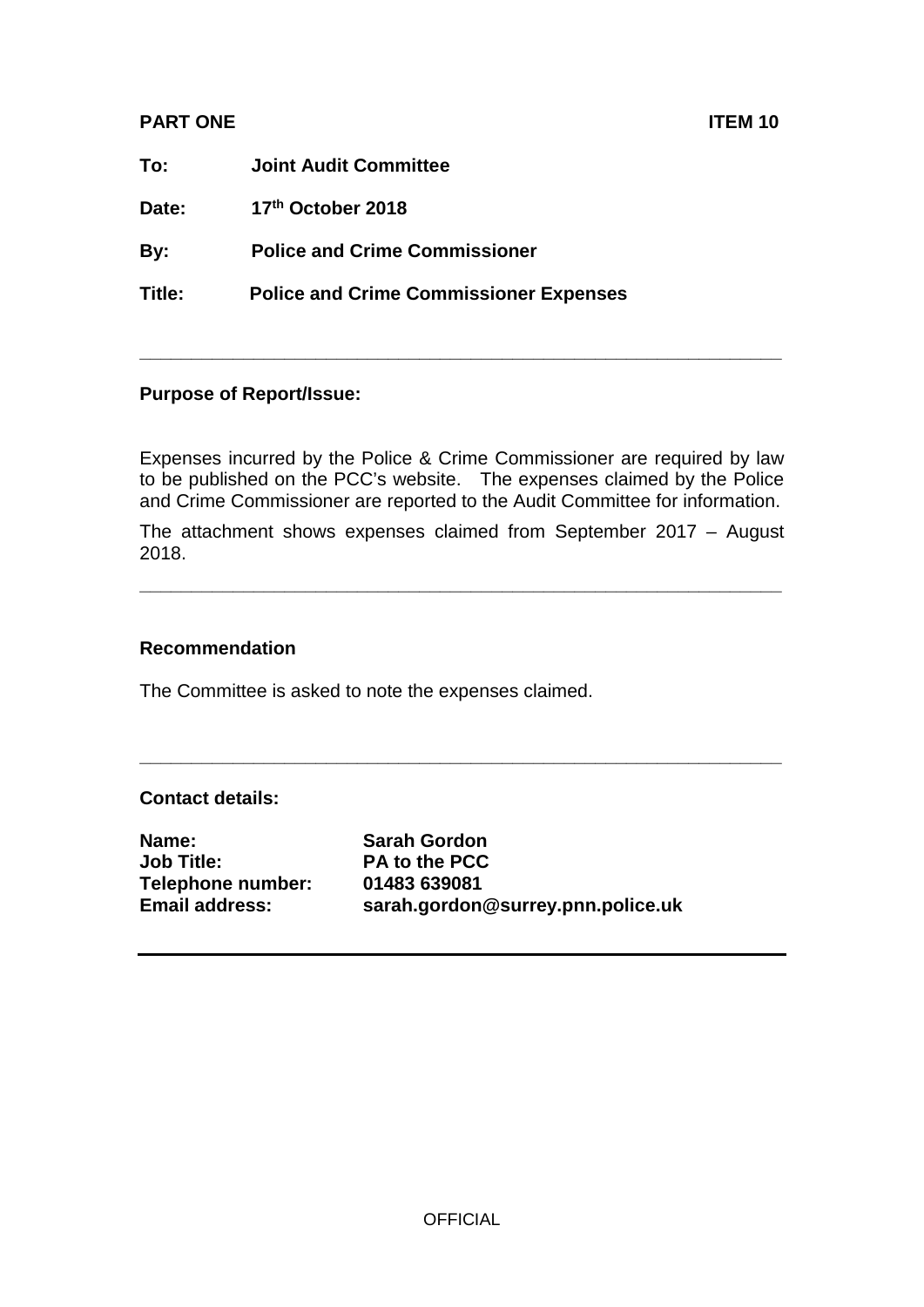|                          | <b>Receipt Reference</b> |                                                                                         | Place of   |                                | Category           | <b>Class of</b> | <b>Number</b> | <b>Less home</b><br>to<br>business | <b>Total</b><br>miles | Mileage @<br>$0.45p$ per |            | Length of Category of | Amount     | Amount not  | Reason not |                    |
|--------------------------|--------------------------|-----------------------------------------------------------------------------------------|------------|--------------------------------|--------------------|-----------------|---------------|------------------------------------|-----------------------|--------------------------|------------|-----------------------|------------|-------------|------------|--------------------|
| Date                     | <b>Number</b>            | <b>Reason for claim</b>                                                                 | origin     | <b>Place of destination</b>    | of journey         | travel          | of miles      | miles                              | claimed               | mile                     | hotel stay | hotel                 | reimbursed | reimbursed  | reimbursed | <b>Total claim</b> |
|                          |                          |                                                                                         |            |                                |                    |                 |               |                                    |                       |                          |            |                       |            |             |            |                    |
| 02/08/2018<br>03/08/2018 |                          | Visit to HMP Coldingley - Sycamore Programme<br>Meeting with Chief Supt. Lynette Shanks | HQ<br>Home | Bisley/HQ<br>Staines/HQ        | Own car<br>Own car |                 | 18.8<br>49.4  | $\Omega$<br>14.5                   | 18.8<br>34.9          | 8.46<br>15.71            |            |                       |            |             |            | 8.46<br>15.71      |
| 07/08/2018               |                          | Meeting with Insp. Karen Coyne                                                          | <b>HQ</b>  | Dorking/Home                   | Own car            |                 | 41.4          | 14.5                               | 26.9                  | 12.11                    |            |                       |            |             |            | 12.11              |
|                          |                          |                                                                                         |            |                                |                    |                 |               |                                    |                       |                          |            |                       |            |             |            |                    |
| 08/08/2018               | 94567                    | Meeting with Darren Ralph, College of Policing                                          | Guildford  | London                         | Train              | 2nd Class       | $\mathbf 0$   | $\mathbf{0}$                       | $\mathbf 0$           | 0.00                     |            |                       | 26.50      |             |            | 26.50              |
|                          |                          |                                                                                         |            | Knaphill/HQ/Guildford/H        |                    |                 |               |                                    |                       |                          |            |                       |            |             |            |                    |
| 09/08/2018               |                          | Visit to ABE Suite Knaphill/Meeting with Catalyst                                       | <b>HQ</b>  | l Q                            | Own car            |                 | 22.4          | $\Omega$                           | 22.4                  | 10.08                    |            |                       |            |             |            | 10.08              |
| 10/08/2018               |                          | Meeting at HMP Bronzefield                                                              | HQ         | Ashford/HQ                     | Own car            |                 | 43.9          | $\Omega$                           | 43.9                  | 19.76                    |            |                       |            |             |            | 19.76              |
|                          |                          |                                                                                         |            |                                |                    |                 |               |                                    |                       |                          |            |                       |            |             |            |                    |
| 13/08/2018               |                          | Meeting with Leader of Reigate and Banstead BC                                          | <b>HQ</b>  | Reigate/Home                   | Own car            |                 | 57.5          | 14.5                               | 43                    | 19.35                    |            |                       |            |             |            | 19.35              |
|                          |                          | Meeting with Surrey County Council/Meeting                                              |            |                                |                    |                 |               |                                    |                       |                          |            |                       |            |             |            |                    |
| 14/08/2018               |                          | with Ashtead residents                                                                  | <b>HQ</b>  | Kingston/Ashtead/Home Own car  |                    |                 | 65.6          | 14.5                               | 51.1                  | 23.00                    |            |                       |            |             |            | 23.00              |
|                          |                          | Meeting with Elmbridge and Spelthorne                                                   |            |                                |                    |                 |               |                                    |                       |                          |            |                       |            |             |            |                    |
| 30/08/2018               |                          | Neighbourhood Inspectors                                                                | <b>HQ</b>  | Esher/HQ/Staines/ Home Own car |                    |                 | 83.4          | 14.5                               | 68.9                  | 31.01                    |            |                       |            |             |            | 31.01              |
|                          |                          |                                                                                         |            |                                |                    |                 |               |                                    |                       | 0.00                     |            |                       |            |             |            | 0.00               |
|                          |                          |                                                                                         |            |                                |                    |                 |               |                                    | $\Omega$              | 0.00                     |            |                       |            |             |            | 0.00               |
|                          |                          |                                                                                         |            |                                |                    |                 |               |                                    | $\Omega$              | 0.00                     |            |                       |            |             |            | 0.00               |
|                          |                          |                                                                                         |            |                                |                    |                 |               |                                    | $\Omega$              | 0.00                     |            |                       |            |             |            | 0.00               |
|                          |                          |                                                                                         |            |                                |                    |                 |               |                                    | $\Omega$              | 0.00                     |            |                       |            |             |            | 0.00               |
|                          |                          |                                                                                         |            |                                |                    |                 |               |                                    | $\Omega$              | 0.00                     |            |                       |            |             |            | 0.00               |
|                          |                          |                                                                                         |            |                                |                    |                 |               |                                    | $\Omega$              | 0.00                     |            |                       |            |             |            | 0.00               |
|                          |                          |                                                                                         |            |                                |                    |                 |               |                                    | $\Omega$              | 0.00                     |            |                       |            |             |            | 0.00               |
|                          |                          |                                                                                         |            |                                |                    |                 |               |                                    | $\Omega$              | 0.00                     |            |                       |            |             |            | 0.00               |
|                          |                          |                                                                                         |            |                                |                    |                 |               |                                    | $\Omega$<br>$\Omega$  | 0.00<br>0.00             |            |                       |            |             |            | 0.00<br>0.00       |
|                          |                          |                                                                                         |            |                                |                    |                 |               |                                    | $\Omega$              | 0.00                     |            |                       |            |             |            | 0.00               |
|                          |                          |                                                                                         |            |                                |                    |                 |               |                                    | $\Omega$              | 0.00                     |            |                       |            |             |            | 0.00               |
|                          |                          |                                                                                         |            |                                |                    |                 |               |                                    | $\Omega$              | 0.00                     |            |                       |            |             |            | 0.00               |
|                          |                          |                                                                                         |            |                                |                    |                 |               |                                    | $\Omega$              | 0.00                     |            |                       |            |             |            | 0.00               |
|                          |                          |                                                                                         |            |                                |                    |                 |               |                                    | $\Omega$              | 0.00                     |            |                       |            |             |            | 0.00               |
|                          |                          |                                                                                         |            |                                |                    |                 |               |                                    | $\Omega$              | 0.00                     |            |                       |            |             |            |                    |
|                          |                          |                                                                                         |            |                                |                    |                 |               |                                    | $\Omega$              | 0.00                     |            |                       |            |             |            |                    |
|                          |                          |                                                                                         |            |                                |                    |                 | 382.4         | 72.5                               | 309.9                 | 139.455                  |            |                       | 26.5       | $\mathbf 0$ |            | 165.96             |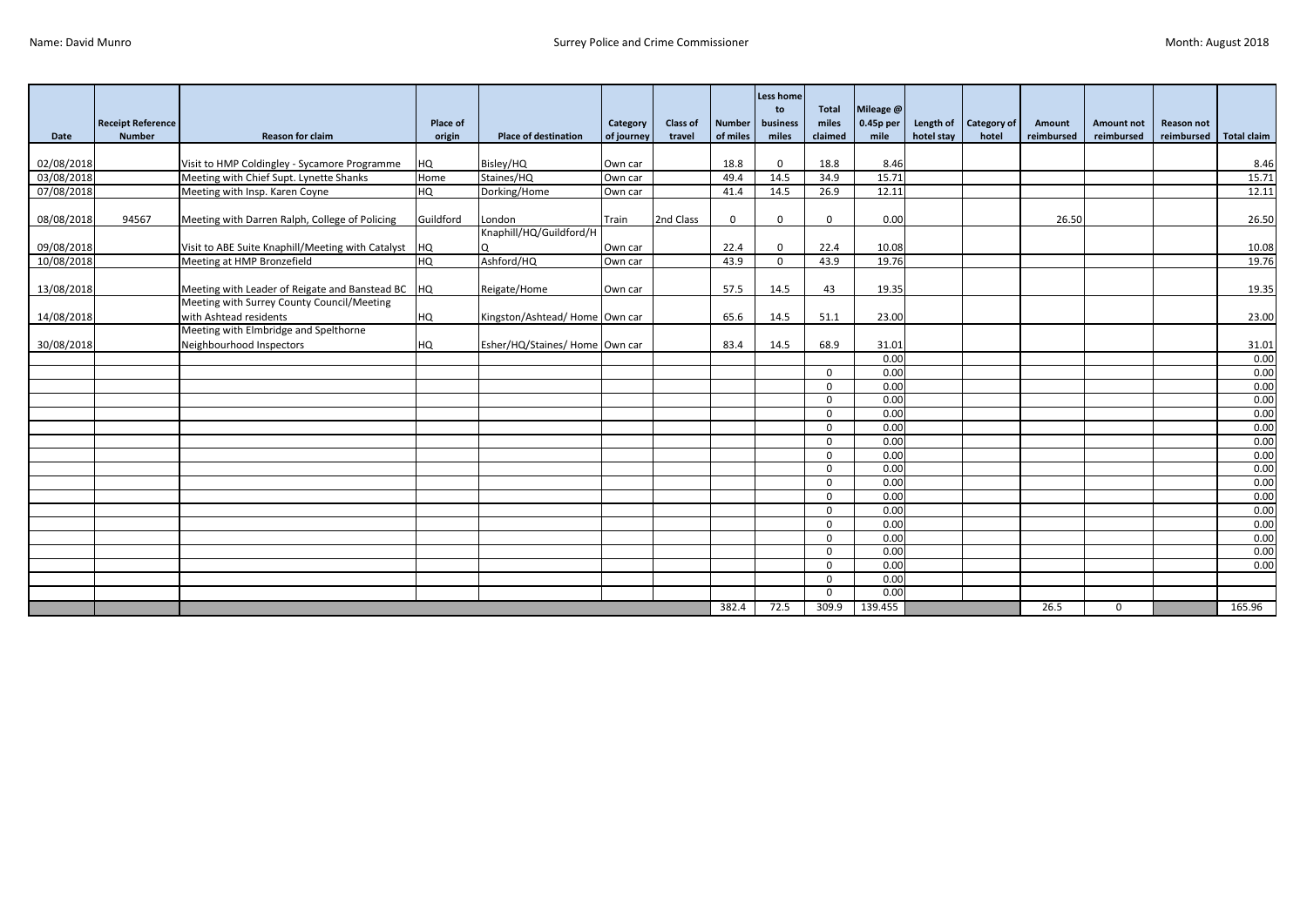|             |                          |                                                          |          |                                   |            |                 |               | Less home      |                       |                        |            |                    |            |                   |                   |                    |
|-------------|--------------------------|----------------------------------------------------------|----------|-----------------------------------|------------|-----------------|---------------|----------------|-----------------------|------------------------|------------|--------------------|------------|-------------------|-------------------|--------------------|
|             | <b>Receipt Reference</b> |                                                          | Place of |                                   | Category   | <b>Class of</b> | <b>Number</b> | to<br>business | <b>Total</b><br>miles | Mileage @<br>0.45p per | Length of  | <b>Category of</b> | Amount     | <b>Amount not</b> | <b>Reason not</b> |                    |
| <b>Date</b> | <b>Number</b>            | <b>Reason for claim</b>                                  | origin   | <b>Place of destination</b>       | of journey | travel          | of miles      | miles          | claimed               | mile                   | hotel stay | hotel              | reimbursed | reimbursed        | reimbursed        | <b>Total claim</b> |
|             |                          | Specialist Capabilities Programme Board/LBGT             |          |                                   |            |                 |               |                |                       |                        |            |                    |            |                   |                   |                    |
| 03/07/2018  | 22056                    | <b>Meeting</b>                                           | Dorking  | London                            | Train      | 2nd Class       | $\mathbf{0}$  | $\Omega$       | $\Omega$              | 0.00                   |            |                    | 17.65      |                   |                   | 17.65              |
| 03/07/2018  |                          | <b>High Sheriff Garden Party</b>                         | Office   | Dorking/Home                      | Own car    |                 | 46.2          | 14.5           | 31.7                  | 14.27                  |            |                    |            |                   |                   | 14.27              |
|             |                          | Meeting with Leatherhead Residents' Association          |          |                                   |            |                 |               |                |                       |                        |            |                    |            |                   |                   |                    |
| 05/07/2018  |                          | reps                                                     | Office   | Dorking/Office                    | Own car    |                 | 28.8          | $\mathbf{0}$   | 28.8                  | 12.96                  |            |                    |            |                   |                   | 12.96              |
|             |                          |                                                          |          |                                   |            |                 |               |                |                       |                        |            |                    |            |                   |                   |                    |
|             |                          | Volunteer Police Cadet Attestation Ceremony/ICV          |          | Guildford/Office/                 |            |                 |               |                |                       |                        |            |                    |            |                   |                   |                    |
| 07/07/2018  |                          | Training Day/Professor Max Lu Garden Party               | Home     | Guildford/Home                    | Own car    |                 | 33.1          | $\Omega$       | 33.1                  | 14.90                  |            |                    |            |                   |                   | 14.90              |
|             |                          | Vision 2020 Partner Conference/Citizens Advice           |          | Leatherhead/Office/               |            |                 |               |                |                       |                        |            |                    |            |                   |                   |                    |
| 09/07/2018  |                          | <b>Oxted and District Meeting</b>                        | Home     | Hurst Green/Home                  | Own car    |                 | 125.6         | 29             | 96.6                  | 43.47                  |            |                    |            |                   |                   | 43.47              |
|             |                          |                                                          |          |                                   |            |                 |               |                |                       |                        |            |                    |            |                   |                   | 0.00               |
|             |                          | Surrey Police Honour Killing Day of Memory               |          |                                   |            |                 |               |                |                       |                        |            |                    |            |                   |                   |                    |
|             |                          | Event/Visit to Serious Organised Crime/Offender          |          |                                   |            |                 |               |                |                       |                        |            |                    |            |                   |                   |                    |
| 13/07/2018  |                          | Management Unit                                          | Home     | Dorking/Guildford/ Office Own car |            |                 | 50.1          | 14.5           | 35.6                  | 16.02                  |            |                    |            |                   |                   | 16.02              |
|             |                          | Meeting with Sussex Police Chief Constable/HMP           |          | Lewes/Office/Woking/              |            |                 |               |                |                       |                        |            |                    |            |                   |                   |                    |
| 16/07/2018  |                          | Send Event                                               | Home     | Home                              | Own car    |                 | 158.8         | 29             | 129.8                 | 58.41                  |            |                    |            |                   |                   | 58.41              |
|             |                          | PCC Group Meeting/APCC Media Drinks                      |          | Surbiton/London/surbito           |            |                 |               |                |                       |                        |            |                    |            |                   |                   |                    |
| 17/07/2018  |                          | Reception                                                | Office   | n/home                            | Train      | 2nd Class       | 40            | 14.5           | 25.5                  | 11.48                  |            |                    | 8.30       |                   |                   | 19.78              |
| 18/07/2018  |                          | <b>APCC General Meeting</b>                              | Home     | London/Home                       | Train      | 2nd Class       | $\mathbf 0$   | $\mathbf{0}$   | $\mathbf 0$           | 0.00                   |            |                    | 27.25      |                   |                   | 27.25              |
| 18/07/2018  |                          | Runnymede Joint Committee                                | Home     | Addlestone                        | Own car    |                 | 50            | 29             | 21                    | 9.45                   |            |                    |            |                   |                   | 9.45               |
|             |                          |                                                          |          |                                   |            |                 |               |                |                       |                        |            |                    |            |                   |                   |                    |
| 20/07/2018  |                          | Roundtable Discussion re: Travellers in Tandridge   Home |          | Oxted/Home                        | Own car    |                 | 89.5          | 29             | 60.5                  | 27.23                  |            |                    |            |                   |                   | 27.23              |
| 18/07/2018  |                          | Parking at Farnham station                               | Home     | London                            | Own car    |                 |               |                | $\Omega$              | 0.00                   |            |                    | 7.70       |                   |                   | 7.70               |
|             |                          |                                                          |          |                                   |            |                 |               |                | $\Omega$              | 0.00                   |            |                    |            |                   |                   | 0.00               |
|             |                          |                                                          |          |                                   |            |                 |               |                | $\Omega$              | 0.00                   |            |                    |            |                   |                   | 0.00               |
|             |                          |                                                          |          |                                   |            |                 |               |                | $\Omega$              | 0.00                   |            |                    |            |                   |                   | 0.00               |
|             |                          |                                                          |          |                                   |            |                 |               |                | $\Omega$              | 0.00                   |            |                    |            |                   |                   | 0.00               |
|             |                          |                                                          |          |                                   |            |                 |               |                | $\Omega$              | 0.00                   |            |                    |            |                   |                   | 0.00               |
|             |                          |                                                          |          |                                   |            |                 |               |                | $\Omega$              | 0.00                   |            |                    |            |                   |                   | 0.00               |
|             |                          |                                                          |          |                                   |            |                 |               |                | $\mathbf 0$           | 0.00                   |            |                    |            |                   |                   | 0.00               |
|             |                          |                                                          |          |                                   |            |                 |               |                | $\Omega$              | 0.00                   |            |                    |            |                   |                   | 0.00               |
|             |                          |                                                          |          |                                   |            |                 |               |                | $\Omega$              | 0.00                   |            |                    |            |                   |                   | 0.00               |
|             |                          |                                                          |          |                                   |            |                 |               |                | $\Omega$              | 0.00                   |            |                    |            |                   |                   | 0.00               |
|             |                          |                                                          |          |                                   |            |                 |               |                | $\mathbf 0$           | 0.00                   |            |                    |            |                   |                   | 0.00               |
|             |                          |                                                          |          |                                   |            |                 |               |                | $\Omega$              | 0.00                   |            |                    |            |                   |                   | 0.00               |
|             |                          |                                                          |          |                                   |            |                 |               |                | $\Omega$              | 0.00                   |            |                    |            |                   |                   |                    |
|             |                          |                                                          |          |                                   |            |                 |               |                | $\Omega$              | 0.00                   |            |                    |            |                   |                   |                    |
|             |                          |                                                          |          |                                   |            |                 | 622.1         | 159.5          | 462.6                 | 208.17                 |            |                    | 60.9       | $\mathbf{0}$      |                   | 269.075            |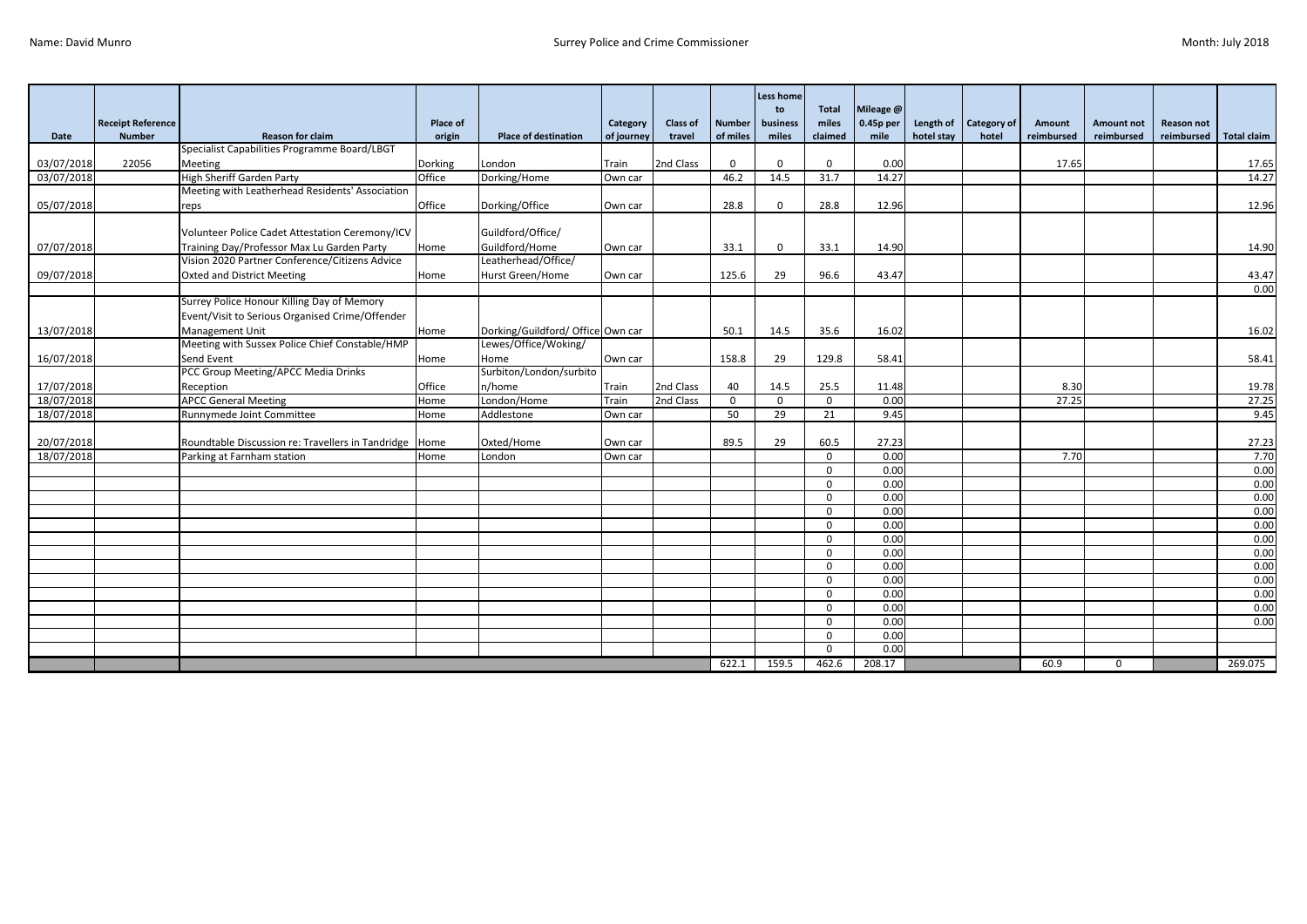|            |                                           |                                                        |                           |                                    |                        |                    |                           | <b>Less home</b><br>to | <b>Total</b><br>miles | Mileage @         |                         |                             |                      |                                 |                                 |                    |
|------------|-------------------------------------------|--------------------------------------------------------|---------------------------|------------------------------------|------------------------|--------------------|---------------------------|------------------------|-----------------------|-------------------|-------------------------|-----------------------------|----------------------|---------------------------------|---------------------------------|--------------------|
| Date       | <b>Receipt Reference</b><br><b>Number</b> | <b>Reason for claim</b>                                | <b>Place of</b><br>origin | <b>Place of destination</b>        | Category<br>of journey | Class of<br>travel | <b>Number</b><br>of miles | business<br>miles      | claimed               | 0.45p per<br>mile | Length of<br>hotel stay | <b>Category of</b><br>hotel | Amount<br>reimbursed | <b>Amount not</b><br>reimbursed | <b>Reason not</b><br>reimbursed | <b>Total claim</b> |
|            |                                           |                                                        |                           |                                    |                        |                    |                           |                        |                       |                   |                         |                             |                      |                                 |                                 |                    |
| 01/06/2018 | 10618                                     | NPCC Diversity and Inclusion Committee Meeting Farnham |                           | London                             | Train                  | 2nd Class          | $\mathbf 0$               | $\mathbf{0}$           | $\mathbf{0}$          | 0.00              |                         |                             | 39.75                |                                 |                                 | 39.75              |
| 04/06/2018 |                                           | <b>PCC Performance Meeting</b>                         | Office                    | Dorking/Home                       | Own car                |                    | 44.2                      | 14.5                   | 29.7                  | 13.37             |                         |                             |                      |                                 |                                 | 13.37              |
|            |                                           |                                                        |                           |                                    |                        |                    |                           |                        |                       |                   |                         |                             |                      |                                 |                                 |                    |
| 06/06/2018 | 70618                                     | Lower Kingswood Residents' Association Meeting Office  |                           | Lower Kingswood/Home Own car       |                        |                    | 60.7                      | 14.5                   | 46.2                  | 20.79             |                         |                             |                      |                                 |                                 | 20.79              |
| 07/06/2018 |                                           | Police Reform Summit                                   | Farnham                   | London                             | Train                  | 2nd Class          | $\mathbf 0$               | $\mathbf{0}$           | $\mathbf{0}$          | 0.00              |                         |                             | 39.75                |                                 |                                 | 39.75              |
| 09/06/2018 |                                           | <b>Citizens in Policing Event</b>                      | Home                      | Woking/Home                        | Own car                |                    | 44                        | $\Omega$               | 44                    | 19.80             |                         |                             |                      |                                 |                                 | 19.80              |
|            |                                           | White Ribbon Training Event/ Surrey County Lines       |                           | Godalming/Dorking/                 |                        |                    |                           |                        |                       |                   |                         |                             |                      |                                 |                                 |                    |
| 12/06/2018 |                                           | and Gangs Awareness Conference                         | Home                      | Office                             | Own car                |                    | 40.2                      | 14.5                   | 25.7                  | 11.57             |                         |                             |                      |                                 |                                 | 11.57              |
|            |                                           | Meeting with C/Supt. Miller/Community Safety           |                           |                                    |                        |                    |                           |                        |                       |                   |                         |                             |                      |                                 |                                 |                    |
| 13/06/2018 |                                           | Board                                                  | Office                    | Reigate/Kingston/ Office   Own car |                        |                    | 66.2                      | $\Omega$               | 66.2                  | 29.79             |                         |                             |                      |                                 |                                 | 29.79              |
| 14/06/2018 |                                           | <b>SE Region Meeting</b>                               | Home                      | Lewes/Home                         | Own car                |                    | 110.3                     | 29                     | 81.3                  | 36.59             |                         |                             |                      |                                 |                                 | 36.59              |
|            |                                           | Surrey Joint Services Charity Committee Armed          |                           |                                    |                        |                    |                           |                        |                       |                   |                         |                             |                      |                                 |                                 |                    |
| 24/06/2018 |                                           | <b>Forces Event</b>                                    | Home                      | Guildford/Home                     | Own car                |                    | 26.8                      | $\Omega$               | 26.8                  | 12.06             |                         |                             |                      |                                 |                                 | 12.06              |
|            |                                           | <b>Boxhill School Sports Centre</b>                    |                           |                                    |                        |                    |                           |                        |                       |                   |                         |                             |                      |                                 |                                 |                    |
|            |                                           | Opening/Neighbourhood Inspectors Meeting/40            |                           | Dorking/Staines/                   |                        |                    |                           |                        |                       |                   |                         |                             |                      |                                 |                                 |                    |
| 25/06/2018 |                                           | Degreez AGM                                            | Office                    | Farnham/Home                       | Own car                |                    | 65.7                      | 14.5                   | 51.2                  | 23.04             |                         |                             |                      |                                 |                                 | 23.04              |
| 26/06/2018 |                                           | Meeting with College of Policing CEO                   | Home                      | Ryton/Home                         | Own car                |                    | 238                       | 29                     | $\overline{209}$      | 94.05             |                         |                             |                      |                                 |                                 | 94.05              |
|            |                                           | Surrey Leaders Meeting/Dinner with HRH                 |                           |                                    |                        |                    |                           |                        |                       |                   |                         |                             |                      |                                 |                                 |                    |
| 27/06/2018 |                                           | <b>Countess of Wessex</b>                              | Office                    | Camberley/Home                     | Own car                |                    | 62.2                      | 14.5                   | 47.7                  | 21.47             |                         |                             |                      |                                 |                                 | 21.47              |
|            |                                           | Police and Crime Panel/Meeting with Leader and         |                           |                                    |                        |                    |                           |                        |                       |                   |                         |                             |                      |                                 |                                 |                    |
|            |                                           | CEX of Epsom and Ewell BC/Retirement do for            |                           | Kingston/Epsom/                    |                        |                    |                           |                        |                       |                   |                         |                             |                      |                                 |                                 |                    |
| 28/06/2018 |                                           | Paul Mitchell (Transform Housing)                      | Home                      | Guildford/Home                     | Own car                |                    | 73.6                      | 29                     | 44.6                  | 20.07             |                         |                             |                      |                                 |                                 | 20.07              |
|            |                                           |                                                        |                           |                                    |                        |                    |                           |                        | $\Omega$              | 0.00              |                         |                             |                      |                                 |                                 | 0.00               |
|            |                                           |                                                        |                           |                                    |                        |                    |                           |                        | $\mathbf{0}$          | 0.00              |                         |                             |                      |                                 |                                 | 0.00               |
|            |                                           |                                                        |                           |                                    |                        |                    |                           |                        | $\Omega$              | 0.00              |                         |                             |                      |                                 |                                 | 0.00               |
|            |                                           |                                                        |                           |                                    |                        |                    |                           |                        | $\mathbf{0}$          | 0.00              |                         |                             |                      |                                 |                                 | 0.00               |
|            |                                           |                                                        |                           |                                    |                        |                    |                           |                        | $\Omega$              | 0.00              |                         |                             |                      |                                 |                                 | 0.00               |
|            |                                           |                                                        |                           |                                    |                        |                    |                           |                        | $\mathbf{0}$          | 0.00              |                         |                             |                      |                                 |                                 | 0.00               |
|            |                                           |                                                        |                           |                                    |                        |                    |                           |                        | $\Omega$              | 0.00              |                         |                             |                      |                                 |                                 | 0.00               |
|            |                                           |                                                        |                           |                                    |                        |                    |                           |                        | $\mathbf{0}$          | 0.00              |                         |                             |                      |                                 |                                 | 0.00               |
|            |                                           |                                                        |                           |                                    |                        |                    |                           |                        | $\Omega$              | 0.00              |                         |                             |                      |                                 |                                 | 0.00               |
|            |                                           |                                                        |                           |                                    |                        |                    |                           |                        | $\Omega$              | 0.00              |                         |                             |                      |                                 |                                 | 0.00               |
|            |                                           |                                                        |                           |                                    |                        |                    |                           |                        | $\Omega$              | 0.00              |                         |                             |                      |                                 |                                 | 0.00               |
|            |                                           |                                                        |                           |                                    |                        |                    |                           |                        | $\mathbf{0}$          | 0.00              |                         |                             |                      |                                 |                                 | 0.00               |
|            |                                           |                                                        |                           |                                    |                        |                    |                           |                        | $\Omega$              | 0.00              |                         |                             |                      |                                 |                                 |                    |
|            |                                           |                                                        |                           |                                    |                        |                    |                           |                        | $\Omega$              | 0.00              |                         |                             |                      |                                 |                                 |                    |
|            |                                           |                                                        |                           |                                    |                        |                    | 831.9                     | 159.5                  | 672.4                 | 302.58            |                         |                             | 79.5                 | $\mathbf{0}$                    |                                 | 382.09             |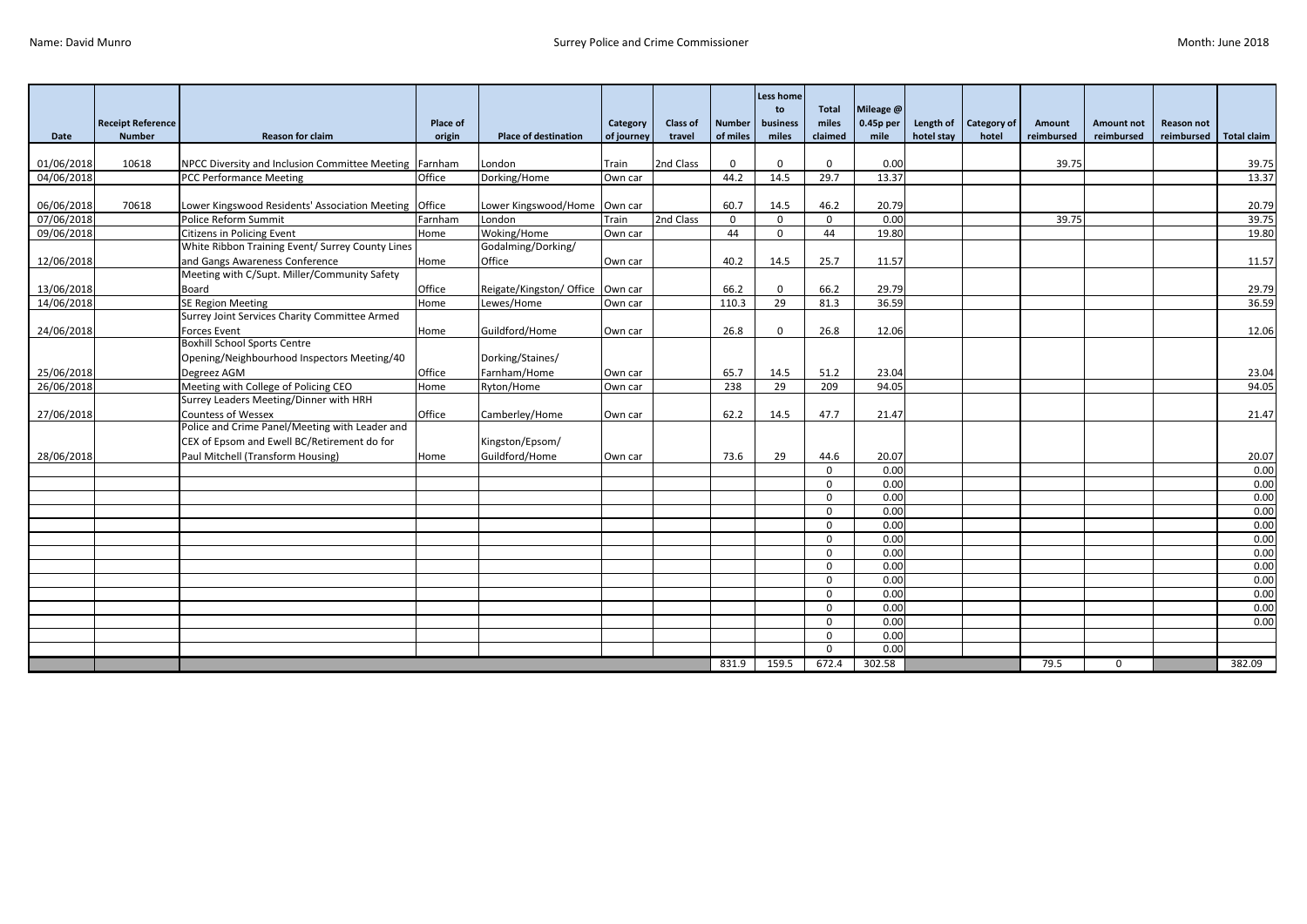|            |                          |                                                  |          |                             |            |                 |               | Less home<br>to | <b>Total</b>    | Mileage @ |            |                       |            |                   |                   |                    |
|------------|--------------------------|--------------------------------------------------|----------|-----------------------------|------------|-----------------|---------------|-----------------|-----------------|-----------|------------|-----------------------|------------|-------------------|-------------------|--------------------|
|            | <b>Receipt Reference</b> |                                                  | Place of |                             | Category   | <b>Class of</b> | <b>Number</b> | business        | miles           | 0.45p per |            | Length of Category of | Amount     | <b>Amount not</b> | <b>Reason not</b> |                    |
| Date       | <b>Number</b>            | <b>Reason for claim</b>                          | origin   | <b>Place of destination</b> | of journey | travel          | of miles      | miles           | claimed         | mile      | hotel stay | hotel                 | reimbursed | reimbursed        | reimbursed        | <b>Total claim</b> |
| 01/05/2018 |                          | Visit to HMP Coldingley                          | Home     | Woking/Office               | Own car    |                 | 28.5          | 14.5            | 14              | 6.30      |            |                       |            |                   |                   | 6.30               |
| 03/05/2018 |                          | Health and Wellbeing Board                       | Office   | Kingston/Home               | Own car    |                 | 53.9          | 14.5            | 39.4            | 17.73     |            |                       |            |                   |                   | 17.73              |
|            |                          | APCC Serious Violence Strategy Meeting/GRT       |          |                             |            |                 |               |                 |                 |           |            |                       |            |                   |                   |                    |
| 15/05/2018 | 150518                   | Meeting (Parking, train, tube)                   |          | London                      | Train      | 2nd Class       | $\mathbf{0}$  | $\Omega$        | $\Omega$        | 0.00      |            |                       | 31.45      |                   |                   | 31.45              |
| 16/05/2018 | 160518                   | APCC General Meeting (Parking, train, tube)      |          | London                      | Train      | 2nd Class       | $\Omega$      | $\Omega$        | $\Omega$        | 0.00      |            |                       | 39.05      |                   |                   | 39.05              |
|            |                          | International Day Against Homophobia,            |          | Woking/Office/              |            |                 |               |                 |                 |           |            |                       |            |                   |                   |                    |
|            |                          | Transphiobia event/DA Governance                 |          | Kingston/Bookham/           |            |                 |               |                 |                 |           |            |                       |            |                   |                   |                    |
| 17/05/2018 |                          | Meeting/Bookham Residents' Meeting               | Office   | Home                        | Own car    |                 | 79.2          | 14.5            | 64.7            | 29.12     |            |                       |            |                   |                   | 29.12              |
|            |                          | National Policing Technology Portfolio           |          |                             |            |                 |               |                 |                 |           |            |                       |            |                   |                   |                    |
|            |                          | Roadshow/Future of Neighbourhood Policing        |          | Sulhampstead/Woking/        |            |                 |               |                 |                 |           |            |                       |            |                   |                   |                    |
| 24/05/2018 |                          | Report Launch/Biz Awards                         | Home     | London/Woking/Home          | Own car    |                 | 81.3          | 29              | 52.3            | 23.54     |            |                       |            |                   |                   | 23.54              |
|            |                          | Future of Neighbourhood Policing Launch (Parking |          |                             |            |                 |               |                 |                 |           |            |                       |            |                   |                   |                    |
| 24/05/2018 | 240518                   | and train)                                       | Woking   | London/Woking               | Train      | 2nd Class       | $\mathbf{0}$  | $\Omega$        | $\mathbf 0$     | 0.00      |            |                       | 21.25      |                   |                   | 21.25              |
|            |                          | <b>Brookwood American Military Cemetery</b>      |          |                             |            |                 |               |                 |                 |           |            |                       |            |                   |                   |                    |
| 27/05/2018 |                          | Memorial Day Ceremony 2018                       | Home     | Brookwood/Home              | Own car    |                 | 28            | $\Omega$        | 28              | 12.60     |            |                       |            |                   |                   | 12.60              |
| 28/05/2018 |                          | <b>Surrey County Show</b>                        | Home     | Guildford/Home              | Own car    |                 | 29            | $\mathbf{0}$    | $\overline{29}$ | 13.05     |            |                       |            |                   |                   | 13.05              |
|            |                          | Meeting with Epsom and Ewell Neighbourhood       |          |                             |            |                 |               |                 |                 |           |            |                       |            |                   |                   |                    |
| 31/05/2018 |                          | Inspector                                        | Office   | Epsom/Office                | Own car    |                 | 40.4          | $\Omega$        | 40.4            | 18.18     |            |                       |            |                   |                   | 18.18              |
|            |                          |                                                  |          |                             |            |                 |               |                 | $\Omega$        | 0.00      |            |                       |            |                   |                   | 0.00               |
|            |                          |                                                  |          |                             |            |                 |               |                 | $\Omega$        | 0.00      |            |                       |            |                   |                   | 0.00               |
|            |                          |                                                  |          |                             |            |                 |               |                 | $\Omega$        | 0.00      |            |                       |            |                   |                   | 0.00               |
|            |                          |                                                  |          |                             |            |                 |               |                 | $\Omega$        | 0.00      |            |                       |            |                   |                   | 0.00               |
|            |                          |                                                  |          |                             |            |                 |               |                 | $\Omega$        | 0.00      |            |                       |            |                   |                   | 0.00               |
|            |                          |                                                  |          |                             |            |                 |               |                 | $\mathbf 0$     | 0.00      |            |                       |            |                   |                   | 0.00               |
|            |                          |                                                  |          |                             |            |                 |               |                 | $\Omega$        | 0.00      |            |                       |            |                   |                   | 0.00               |
|            |                          |                                                  |          |                             |            |                 |               |                 | $\Omega$        | 0.00      |            |                       |            |                   |                   | 0.00               |
|            |                          |                                                  |          |                             |            |                 |               |                 | $\Omega$        | 0.00      |            |                       |            |                   |                   | 0.00               |
|            |                          |                                                  |          |                             |            |                 |               |                 | $\mathbf 0$     | 0.00      |            |                       |            |                   |                   | 0.00               |
|            |                          |                                                  |          |                             |            |                 |               |                 | $\Omega$        | 0.00      |            |                       |            |                   |                   | 0.00               |
|            |                          |                                                  |          |                             |            |                 |               |                 | $\Omega$        | 0.00      |            |                       |            |                   |                   | 0.00               |
|            |                          |                                                  |          |                             |            |                 |               |                 | $\Omega$        | 0.00      |            |                       |            |                   |                   | 0.00               |
|            |                          |                                                  |          |                             |            |                 |               |                 | $\Omega$        | 0.00      |            |                       |            |                   |                   | 0.00               |
|            |                          |                                                  |          |                             |            |                 |               |                 | $\Omega$        | 0.00      |            |                       |            |                   |                   | 0.00               |
|            |                          |                                                  |          |                             |            |                 |               |                 | $\Omega$        | 0.00      |            |                       |            |                   |                   |                    |
|            |                          |                                                  |          |                             |            |                 |               |                 | $\Omega$        | 0.00      |            |                       |            |                   |                   |                    |
|            |                          |                                                  |          |                             |            |                 | 340.3         | 72.5            | 267.8           | 120.51    |            |                       | 91.75      | $\mathbf 0$       |                   | 212.26             |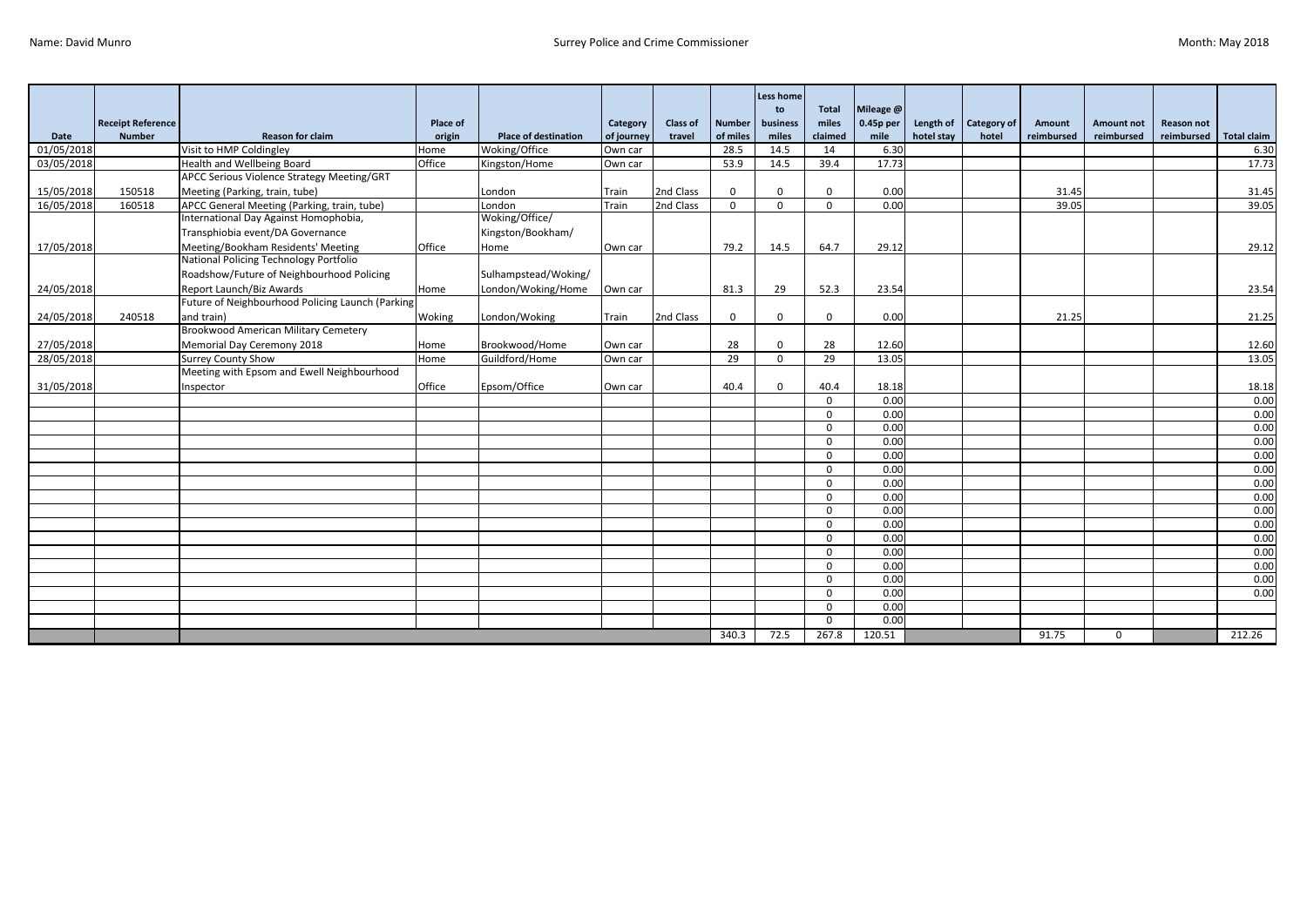|            |                                           |                                           |                           |                             |                        |                    |                           | Less home<br>to   | <b>Total</b>     | Mileage @           |            |                                |                      |                                 |                                 |                    |
|------------|-------------------------------------------|-------------------------------------------|---------------------------|-----------------------------|------------------------|--------------------|---------------------------|-------------------|------------------|---------------------|------------|--------------------------------|----------------------|---------------------------------|---------------------------------|--------------------|
| Date       | <b>Receipt Reference</b><br><b>Number</b> | <b>Reason for claim</b>                   | <b>Place of</b><br>origin | <b>Place of destination</b> | Category<br>of journey | Class of<br>travel | <b>Number</b><br>of miles | business<br>miles | miles<br>claimed | $0.45p$ per<br>mile | hotel stay | Length of Category of<br>hotel | Amount<br>reimbursed | <b>Amount not</b><br>reimbursed | <b>Reason not</b><br>reimbursed | <b>Total claim</b> |
| 03/04/2018 |                                           | Mint Walk Security Group Meeting          | Office                    | Warlingham/Home             | Own car                |                    | 79.6                      | 14.5              | 65.1             | 29.30               |            |                                |                      |                                 |                                 | 29.30              |
| 05/04/2018 |                                           | <b>Health and Wellbeing Board</b>         | Office                    | Kingston/Home               | Own car                |                    | 53.9                      | 14.5              | 39.4             | 17.73               |            |                                |                      |                                 |                                 | 17.73              |
| 06/04/2018 |                                           | Meeting with Chris Grayling MP            | Home                      | Ashtead/Office              | Own car                |                    | 45.8                      | 14.5              | 31.3             | 14.09               |            |                                |                      |                                 |                                 | 14.09              |
| 11/04/2018 |                                           | NPCC Race, Religion and Beliefs Meeting   |                           | London                      | Train                  | 2nd Class          |                           |                   | $\mathbf 0$      | 0.00                |            |                                | 9.80                 |                                 |                                 | 9.80               |
|            |                                           | Meeting with residents in Tatsfield/Lower |                           | Tatsfield/Office/Lower      |                        |                    |                           |                   |                  |                     |            |                                |                      |                                 |                                 |                    |
| 18/04/2018 |                                           | Kingswood Residents' Meeting              | Home                      | Kingswood/Home              | Own car                |                    | 144.8                     | 29                | 115.8            | 52.11               |            |                                |                      |                                 |                                 | 52.11              |
| 19/04/2018 |                                           | Presentation to Godalming Town Council    | Home                      | Godalming/Home              | Own car                |                    | 22                        | $\Omega$          | 22               | 9.90                |            |                                |                      |                                 |                                 | 9.90               |
| 25/04/2018 |                                           | Helen Arkwell Dyslexia Charity Function   |                           | London                      | Train                  | 2nd Class          |                           |                   | $\Omega$         | 0.00                |            |                                | 25.45                |                                 |                                 | 25.45              |
| 26/04/2018 |                                           | Police and Crime Panel                    | Home                      | Kingston/Office             | Own car                |                    | 53.8                      | 14.5              | 39.3             | 17.69               |            |                                |                      |                                 |                                 | 17.69              |
| 27/04/2018 |                                           | Meeting with Baroness Young               |                           | London                      | Train                  | 2nd Class          |                           |                   | $\Omega$         | 0.00                |            |                                | 32.10                |                                 |                                 | 32.10              |
| 30/04/2018 |                                           | Police Gender Working Group               | Home                      | Northampton/Office          | Own car                |                    | 183.2                     | 14.5              | 168.7            | 75.92               |            |                                |                      |                                 |                                 | 75.92              |
|            |                                           |                                           |                           |                             |                        |                    |                           |                   | $\Omega$         | 0.00                |            |                                |                      |                                 |                                 | 0.00               |
|            |                                           |                                           |                           |                             |                        |                    |                           |                   | $\Omega$         | 0.00                |            |                                |                      |                                 |                                 | 0.00               |
|            |                                           |                                           |                           |                             |                        |                    |                           |                   | $\Omega$         | 0.00                |            |                                |                      |                                 |                                 | 0.00               |
|            |                                           |                                           |                           |                             |                        |                    |                           |                   | $\Omega$         | 0.00                |            |                                |                      |                                 |                                 | 0.00               |
|            |                                           |                                           |                           |                             |                        |                    |                           |                   | $\Omega$         | 0.00                |            |                                |                      |                                 |                                 | 0.00               |
|            |                                           |                                           |                           |                             |                        |                    |                           |                   | $\Omega$         | 0.00                |            |                                |                      |                                 |                                 | 0.00               |
|            |                                           |                                           |                           |                             |                        |                    |                           |                   | $\Omega$         | 0.00                |            |                                |                      |                                 |                                 | 0.00               |
|            |                                           |                                           |                           |                             |                        |                    |                           |                   | $\Omega$         | 0.00                |            |                                |                      |                                 |                                 | 0.00               |
|            |                                           |                                           |                           |                             |                        |                    |                           |                   | $\Omega$         | 0.00                |            |                                |                      |                                 |                                 | 0.00               |
|            |                                           |                                           |                           |                             |                        |                    |                           |                   | $\Omega$         | 0.00                |            |                                |                      |                                 |                                 | 0.00               |
|            |                                           |                                           |                           |                             |                        |                    |                           |                   | $\Omega$         | 0.00                |            |                                |                      |                                 |                                 | 0.00               |
|            |                                           |                                           |                           |                             |                        |                    |                           |                   | $\Omega$         | 0.00                |            |                                |                      |                                 |                                 | 0.00               |
|            |                                           |                                           |                           |                             |                        |                    |                           |                   | $\Omega$         | 0.00                |            |                                |                      |                                 |                                 | 0.00               |
|            |                                           |                                           |                           |                             |                        |                    |                           |                   | $\Omega$         | 0.00                |            |                                |                      |                                 |                                 | 0.00               |
|            |                                           |                                           |                           |                             |                        |                    |                           |                   | $\Omega$         | 0.00                |            |                                |                      |                                 |                                 | 0.00               |
|            |                                           |                                           |                           |                             |                        |                    |                           |                   | $\Omega$         | 0.00                |            |                                |                      |                                 |                                 |                    |
|            |                                           |                                           |                           |                             |                        |                    |                           |                   | $\Omega$         | 0.00                |            |                                |                      |                                 |                                 |                    |
|            |                                           |                                           |                           |                             |                        |                    | 583.1                     | 101.5             | 481.6            | 216.72              |            |                                | 67.35                | $\Omega$                        |                                 | 284.07             |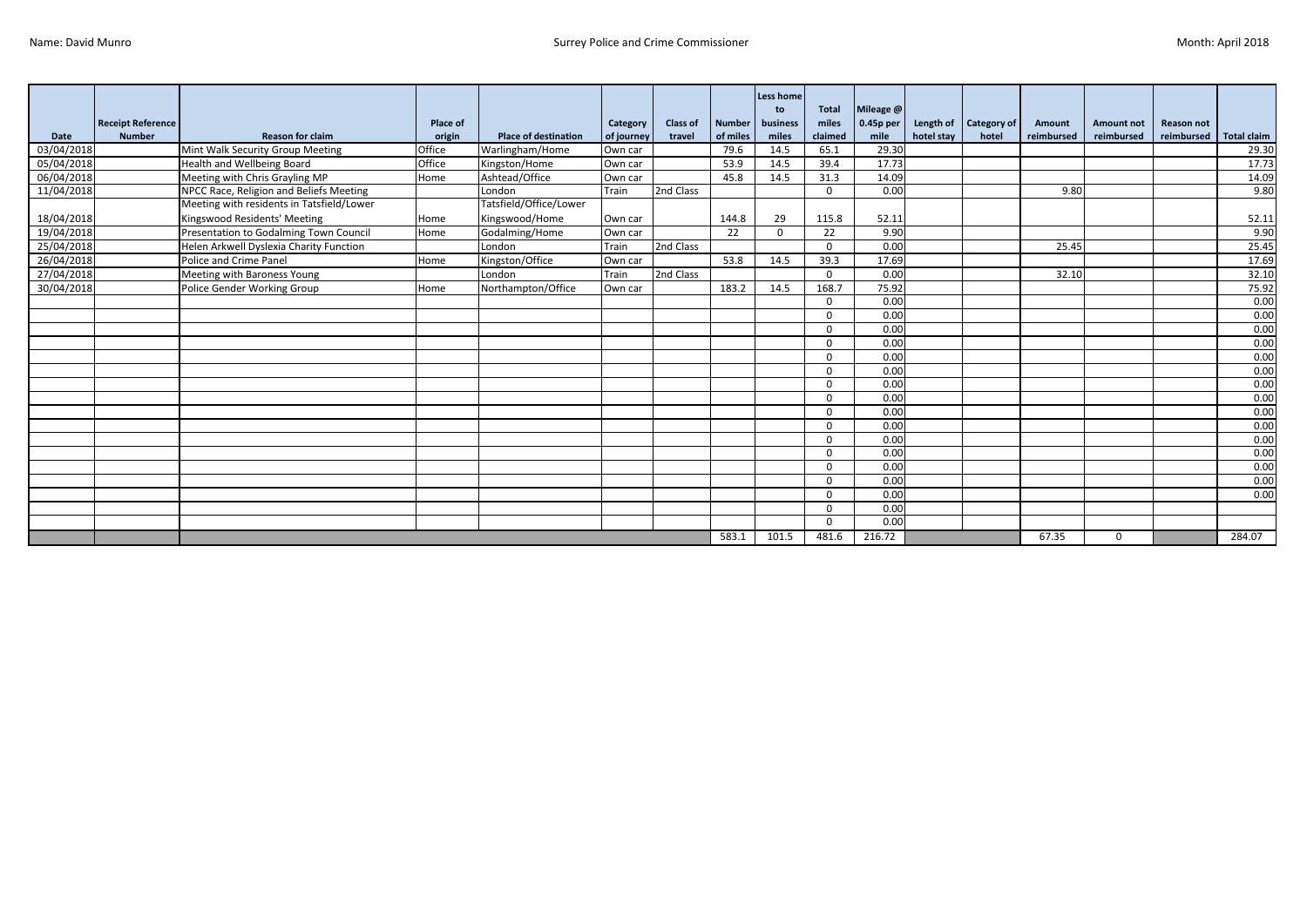|                          |                          |                                                                         |               |                                      |                    |           |               | <b>Less home</b><br>to | <b>Total</b> | Mileage @    |            |             |            |                   |                   |               |
|--------------------------|--------------------------|-------------------------------------------------------------------------|---------------|--------------------------------------|--------------------|-----------|---------------|------------------------|--------------|--------------|------------|-------------|------------|-------------------|-------------------|---------------|
|                          | <b>Receipt Reference</b> |                                                                         | Place of      |                                      | Category           | Class of  | <b>Number</b> | business               | miles        | $0.45p$ per  | Length of  | Category of | Amount     | <b>Amount not</b> | <b>Reason not</b> |               |
| Date                     | <b>Number</b>            | <b>Reason for claim</b>                                                 | origin        | <b>Place of destination</b>          | of journey         | travel    | of miles      | miles                  | claimed      | mile         | hotel stay | hotel       | reimbursed | reimbursed        | reimbursed        | Total claim   |
| 06/03/2018               |                          | Security and Policing Event<br>SCJP Meeting/Meeting at Waverley Borough | Home          | Farnborough/Office                   | Own car            |           | 21.8          | 14.5                   | 7.3          | 3.29         |            |             |            |                   |                   | 3.29          |
|                          |                          |                                                                         |               |                                      |                    |           | 139           | 29                     | 110          |              |            |             |            |                   |                   |               |
| 07/03/2018               |                          | Council<br>Meeting with Woking Councillor and Local                     | Home          | Lewes/Godalming/Home Own car         |                    |           |               |                        |              | 49.50        |            |             |            |                   |                   | 49.50         |
|                          |                          |                                                                         | Office        |                                      |                    |           |               | $\Omega$               |              |              |            |             |            |                   |                   |               |
| 09/03/2018<br>12/03/2018 |                          | Neighbourhood Inspector<br><b>Citizen Advice Trustee Meeting</b>        | Office        | Woking/Office<br>East Horsley/Office | Own car<br>Own car |           | 17.2<br>16.8  | $\Omega$               | 17.2<br>16.8 | 7.74<br>7.56 |            |             | 4.20       |                   |                   | 11.94<br>7.56 |
|                          |                          | Woking Junior Citizen Event/Visit to Woking Red                         |               |                                      |                    |           |               |                        |              |              |            |             |            |                   |                   |               |
|                          |                          |                                                                         | Office        |                                      |                    |           |               | $\Omega$               | 17.7         | 7.97         |            |             |            |                   |                   | 7.97          |
| 13/03/2018               |                          | Cross<br>Fire Governance Meeting/Community Safety                       |               | Woking/Office                        | Own car            |           | 17.7          |                        |              |              |            |             |            |                   |                   |               |
| 14/03/2018               |                          | Board                                                                   | Office        | Woking/Home                          | Own car            |           | 27.4          | 14.5                   | 12.9         | 5.81         |            |             |            |                   |                   | 5.81          |
|                          |                          | Round table with Home Secretary (Train, tube and                        |               |                                      |                    |           |               |                        |              |              |            |             |            |                   |                   |               |
| 14/03/2018               |                          | parking)                                                                | Woking        | London                               | Train              | 2nd Class | $\Omega$      | $\Omega$               | $\Omega$     | 0.00         |            |             | 25.75      |                   |                   | 25.75         |
| 16/03/2018               |                          | College of Policing National Focus Group                                | Office        | Ryton/Home                           | Own car            |           | 230           | 14.5                   | 215.5        | 96.98        |            |             |            |                   |                   | 96.98         |
|                          |                          | NPCC EDHR Coordination Committee (Train,                                |               |                                      |                    |           |               |                        |              |              |            |             |            |                   |                   |               |
| 19/03/2018               |                          | tube/parking)                                                           |               | London                               | Train              | 2nd Class | $\mathbf 0$   | $\Omega$               | $\Omega$     | 0.00         |            |             | 31.85      |                   |                   | 31.85         |
|                          |                          | Mtg with CEX Woking BC/Countess of Wessex                               |               | Woking/Office/                       |                    |           |               |                        |              |              |            |             |            |                   |                   |               |
| 20/03/2018               |                          | Visit to Farnham Festival                                               | Home          | Farnham/Home                         | Own car            |           | 45.7          | 29                     | 16.7         | 7.52         |            |             | 2.80       |                   |                   | 10.32         |
| 21/03/2018               |                          | APCC General Meeting (Train, tube, parking)                             | Farnham       | London                               | Train              | 2nd Class | $\Omega$      | $\Omega$               | $\mathbf{0}$ | 0.00         |            |             | 37.70      |                   |                   | 37.70         |
|                          |                          | PCC Performance Meeting/High Sheriff Youth                              |               | Dorking/Office/Home/                 |                    |           |               |                        |              |              |            |             |            |                   |                   |               |
| 22/03/2018               |                          | Awards                                                                  | Home          | Leatherhead/Home                     | Own car            |           | 123.5         | 29                     | 94.5         | 42.53        |            |             |            |                   |                   | 42.53         |
|                          |                          | Safe Spaces Parliamentary Reception (Train, tube,                       |               |                                      |                    |           |               |                        |              |              |            |             |            |                   |                   |               |
| 26/03/2018               |                          | parking)                                                                |               | London                               | Train              | 2nd Class | $\Omega$      | $\Omega$               | $\Omega$     | 0.00         |            |             | 23.25      |                   |                   | 23.25         |
| 27/03/2018               |                          | Kingswood Residents' Association Meeting                                | Office        | Kingswood/Home                       | Own car            |           | 62.9          | 14.5                   | 48.4         | 21.78        |            |             |            |                   |                   | 21.78         |
|                          |                          | Specialist Capabilities Programme Delivery Board                        |               |                                      |                    |           |               |                        |              |              |            |             |            |                   |                   |               |
| 28/03/2018               |                          | (Train, tube, parking)                                                  |               | London                               | Train              | 2nd Class | $\Omega$      | $\Omega$               | $\Omega$     | 0.00         |            |             | 31.65      |                   |                   | 31.65         |
| 29/08/2018               |                          | Visit to Woking Women's Centre                                          | <b>Office</b> | Woking/Office                        | Own car            |           | 16.5          | $\Omega$               | 16.5         | 7.43         |            |             | 4.20       |                   |                   | 7.43          |
|                          |                          |                                                                         |               |                                      |                    |           |               |                        |              | 0.00         |            |             |            |                   |                   | 0.00          |
|                          |                          |                                                                         |               |                                      |                    |           |               |                        | $\Omega$     | 0.00         |            |             |            |                   |                   | 0.00          |
|                          |                          |                                                                         |               |                                      |                    |           |               |                        | $\Omega$     | 0.00         |            |             |            |                   |                   | 0.00          |
|                          |                          |                                                                         |               |                                      |                    |           |               |                        | $\Omega$     | 0.00         |            |             |            |                   |                   | 0.00          |
|                          |                          |                                                                         |               |                                      |                    |           |               |                        | $\Omega$     | 0.00         |            |             |            |                   |                   | 0.00          |
|                          |                          |                                                                         |               |                                      |                    |           |               |                        | $\Omega$     | 0.00         |            |             |            |                   |                   | 0.00          |
|                          |                          |                                                                         |               |                                      |                    |           |               |                        | $\Omega$     | 0.00         |            |             |            |                   |                   | 0.00          |
|                          |                          |                                                                         |               |                                      |                    |           |               |                        | $\Omega$     | 0.00         |            |             |            |                   |                   | 0.00          |
|                          |                          |                                                                         |               |                                      |                    |           |               |                        | $\Omega$     | 0.00         |            |             |            |                   |                   | 0.00          |
|                          |                          |                                                                         |               |                                      |                    |           |               |                        | $\Omega$     | 0.00         |            |             |            |                   |                   |               |
|                          |                          |                                                                         |               |                                      |                    |           |               |                        | $\Omega$     | 0.00         |            |             |            |                   |                   |               |
|                          |                          |                                                                         |               |                                      |                    |           | 718.5         | 145                    | 573.5        | 258.075      |            |             | 161.4      | $\mathbf 0$       |                   | 415.28        |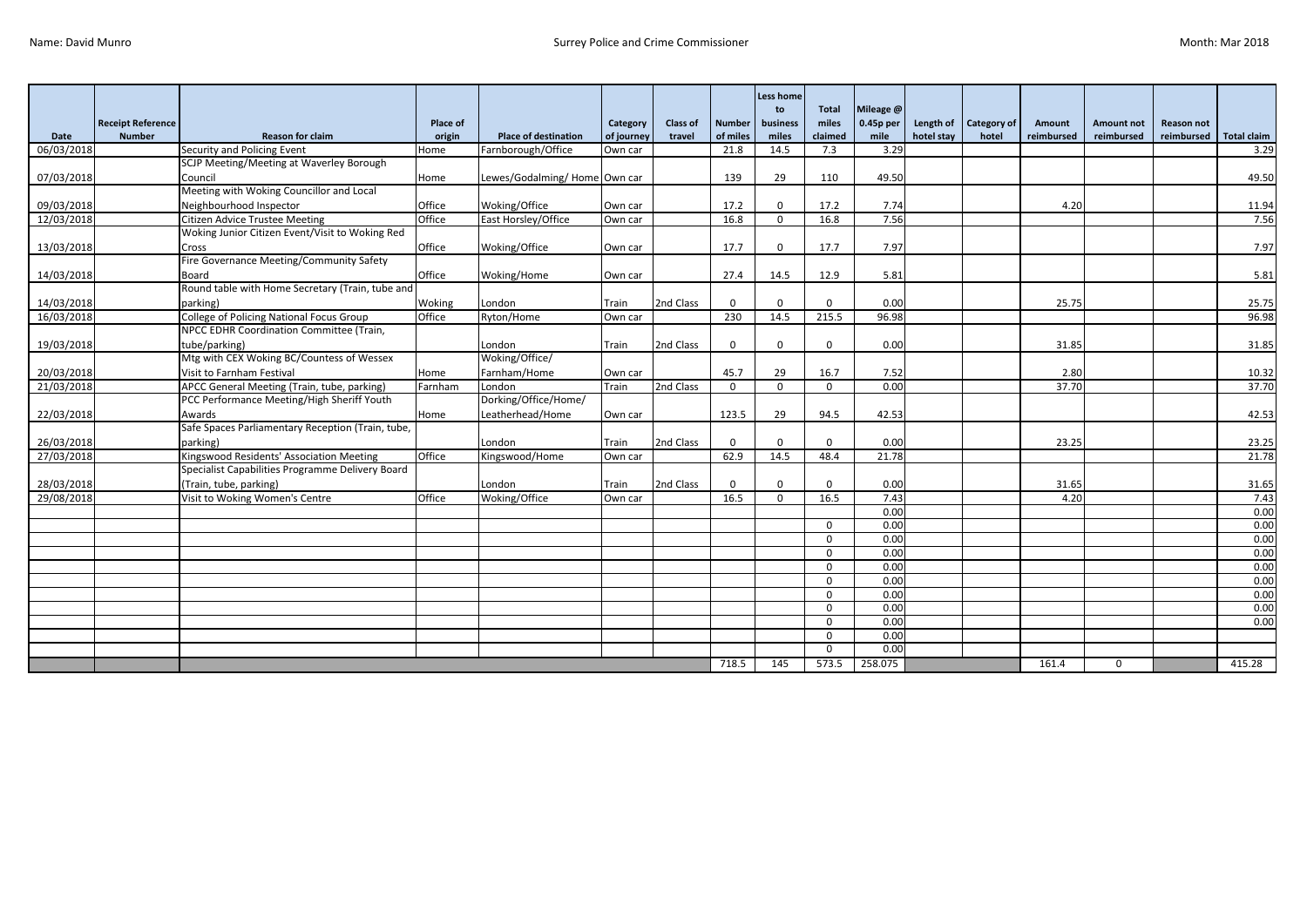|            |                          |                                                               |                 |                             |            |                 |               | Less home<br>to | <b>Total</b>         | Mileage @    |            |                    |            |                   |                   |                    |
|------------|--------------------------|---------------------------------------------------------------|-----------------|-----------------------------|------------|-----------------|---------------|-----------------|----------------------|--------------|------------|--------------------|------------|-------------------|-------------------|--------------------|
|            | <b>Receipt Reference</b> |                                                               | <b>Place of</b> |                             | Category   | <b>Class of</b> | <b>Number</b> | business        | miles                | 0.45p per    | Length of  | <b>Category of</b> | Amount     | <b>Amount not</b> | <b>Reason not</b> |                    |
| Date       | <b>Number</b>            | <b>Reason for claim</b>                                       | origin          | <b>Place of destination</b> | of journey | travel          | of miles      | miles           | claimed              | mile         | hotel stay | hotel              | reimbursed | reimbursed        | reimbursed        | <b>Total claim</b> |
| 01/02/2018 |                          | Specialist Capabilities Delivery Board                        | Guildford       | London/Guildford            | Train      | 2nd class       |               |                 |                      |              |            |                    | 13.20      |                   |                   | 13.20              |
| 04/02/2018 |                          | Surrey Muslim Association AGM                                 | Home            | Horsell/Home                | Own car    |                 | 36.6          | $\Omega$        | 36.6                 | 16.47        |            |                    |            |                   |                   | 16.47              |
| 07/02/2018 |                          | <b>Surrey Leaders Meeting</b>                                 | Office          | Oxted/office                | Own car    |                 | 66.4          | $\Omega$        | 66.4                 | 29.88        |            |                    |            |                   |                   | 29.88              |
|            |                          |                                                               |                 |                             |            |                 |               |                 |                      |              |            |                    |            |                   |                   |                    |
| 12/02/2018 |                          | Visit to Lewes Police HQ - Meeting with CC York               | Home            | Lewes/office                | Own car    |                 | 100           | 14.5            | 85.5                 | 38.48        |            |                    |            |                   |                   | 38.48              |
|            |                          |                                                               |                 |                             |            |                 |               |                 |                      |              |            |                    |            |                   |                   |                    |
| 13/02/2018 |                          | Visit to Neighbourhood Inspector Karen Coyne                  | Office          | Dorking/office              | Own car    |                 | 28.8          | $\Omega$        | 28.8                 | 12.96        |            |                    |            |                   |                   | 12.96              |
| 05/02/2018 |                          | Police and Crime Panel                                        | Home            | Kingston/Office             | Own car    |                 | 54.4          | 14.5            | 39.9                 | 17.96        |            |                    |            |                   |                   | 17.96              |
|            |                          | NPCC Race Religion and Beliefs Mtg/Specialist                 |                 |                             |            |                 |               |                 |                      |              |            |                    |            |                   |                   |                    |
|            |                          | Crime Awards/Queen's Award for Voluntary                      |                 | Leatherhead/Gatwick/        |            |                 |               |                 |                      |              |            |                    |            |                   |                   |                    |
| 19/02/2018 |                          | Service Reception<br>HRH Visit to Motion Control/Meeting with | Home            | Guildford/Home              | Own car    |                 | 102.1         | 29              | 73.1                 | 32.90        |            |                    |            |                   |                   | 32.90              |
|            |                          |                                                               |                 | <b>Blindley Heath/</b>      |            |                 |               |                 |                      |              |            |                    |            |                   |                   |                    |
|            |                          | Waverley BC Chief Executive/Presentation to Box               |                 | Godalming/Office/           |            |                 |               |                 |                      |              |            |                    |            |                   |                   |                    |
| 20/02/2018 |                          | <b>Hill Dames</b>                                             | Home            | Dorking/Home                | Own car    |                 | 134.4         | 29              | 105.4                | 47.43        |            |                    |            |                   |                   | 47.43              |
| 23/02/2018 |                          | Runnymede BC Traveller Incursion Seminar                      | Home            | Addlestone/Office           | Own car    |                 | 43.6          | 14.5            | 29.1                 | 13.10        |            |                    |            |                   |                   | 13.10              |
| 26/02/2018 |                          | Disclosure Seminar (+parking)                                 | Home            | Dorking/office              | Own car    |                 | 49.1          | 14.5            | 34.6                 | 15.57        |            |                    | 2.40       |                   |                   | 17.97              |
| 28/02/2018 |                          | <b>ESCP Strategic Board</b>                                   | Office          | Reigate/Home                | Own car    |                 | 68.4          | 14.5            | 53.9                 | 24.26        |            |                    |            |                   |                   | 24.26              |
|            |                          |                                                               |                 |                             |            |                 |               |                 | $\Omega$             | 0.00         |            |                    |            |                   |                   | 0.00               |
|            |                          |                                                               |                 |                             |            |                 |               |                 | $\Omega$             | 0.00         |            |                    |            |                   |                   | 0.00               |
|            |                          |                                                               |                 |                             |            |                 |               |                 | $\Omega$<br>$\Omega$ | 0.00<br>0.00 |            |                    |            |                   |                   | 0.00<br>0.00       |
|            |                          |                                                               |                 |                             |            |                 |               |                 | $\Omega$             | 0.00         |            |                    |            |                   |                   | 0.00               |
|            |                          |                                                               |                 |                             |            |                 |               |                 | $\Omega$             | 0.00         |            |                    |            |                   |                   | 0.00               |
|            |                          |                                                               |                 |                             |            |                 |               |                 | $\Omega$             | 0.00         |            |                    |            |                   |                   | 0.00               |
|            |                          |                                                               |                 |                             |            |                 |               |                 | $\Omega$             | 0.00         |            |                    |            |                   |                   | 0.00               |
|            |                          |                                                               |                 |                             |            |                 |               |                 | $\Omega$             | 0.00         |            |                    |            |                   |                   | 0.00               |
|            |                          |                                                               |                 |                             |            |                 |               |                 | $\Omega$             | 0.00         |            |                    |            |                   |                   | 0.00               |
|            |                          |                                                               |                 |                             |            |                 |               |                 | $\Omega$             | 0.00         |            |                    |            |                   |                   | 0.00               |
|            |                          |                                                               |                 |                             |            |                 |               |                 | $\Omega$             | 0.00         |            |                    |            |                   |                   | 0.00               |
|            |                          |                                                               |                 |                             |            |                 |               |                 | $\Omega$             | 0.00         |            |                    |            |                   |                   | 0.00               |
|            |                          |                                                               |                 |                             |            |                 |               |                 | $\Omega$             | 0.00         |            |                    |            |                   |                   | 0.00               |
|            |                          |                                                               |                 |                             |            |                 |               |                 | $\Omega$             | 0.00         |            |                    |            |                   |                   |                    |
|            |                          |                                                               |                 |                             |            |                 |               |                 | $\Omega$             | 0.00         |            |                    |            |                   |                   |                    |
|            |                          |                                                               |                 |                             |            |                 | 683.8         | 130.5           | 553.3                | 248.985      |            |                    | 15.6       | $\mathbf{0}$      |                   | 264.59             |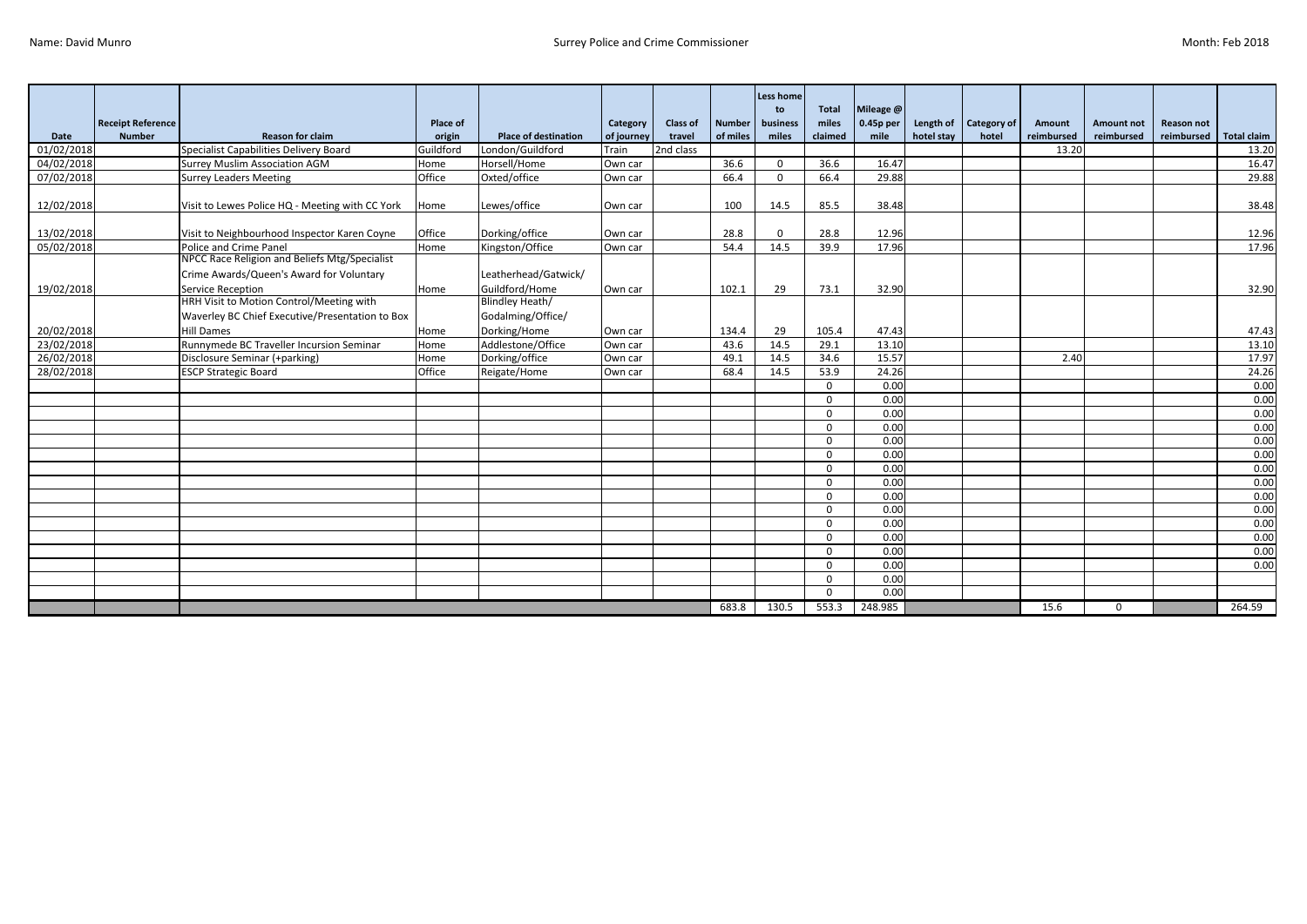|            |                          |                                                                                   |           |                             |            |                 |               | Less home<br>to | <b>Total</b> | Mileage @   |            |                         |            |                   |                   |                    |
|------------|--------------------------|-----------------------------------------------------------------------------------|-----------|-----------------------------|------------|-----------------|---------------|-----------------|--------------|-------------|------------|-------------------------|------------|-------------------|-------------------|--------------------|
|            | <b>Receipt Reference</b> |                                                                                   | Place of  |                             | Category   | <b>Class of</b> | <b>Number</b> | business        | miles        | $0.45p$ per |            | Length of   Category of | Amount     | <b>Amount not</b> | <b>Reason not</b> |                    |
| Date       | <b>Number</b>            | <b>Reason for claim</b>                                                           | origin    | <b>Place of destination</b> | of journey | travel          | of miles      | miles           | claimed      | mile        | hotel stay | hotel                   | reimbursed | reimbursed        | reimbursed        | <b>Total claim</b> |
| 08/01/2018 |                          | Race Portfolio Meeting (train and parking)                                        |           | London                      | Train      | 2nd class       |               |                 | $\Omega$     | 0.00        |            |                         | 20.40      |                   |                   | 20.40              |
|            |                          |                                                                                   |           |                             |            |                 |               |                 |              |             |            |                         |            |                   |                   |                    |
| 09/01/2018 |                          | Meeting with CEX of Spelthorne Borough Council   Office                           |           | Staines/Home                | Own car    |                 | 52.9          | 14.5            | 38.4         | 17.28       |            |                         |            |                   |                   | 17.28              |
|            |                          |                                                                                   |           |                             |            |                 |               |                 |              |             |            |                         |            |                   |                   |                    |
|            |                          | Conference - Double Disadvantage - Tackling                                       |           |                             |            |                 |               |                 |              |             |            |                         |            |                   |                   |                    |
|            |                          | Discrimination and Improving Mental Health in                                     |           |                             |            |                 |               |                 |              |             |            |                         |            |                   |                   |                    |
| 11/01/2018 | 110118                   | <b>BAME Women in Criminal Justice System</b>                                      |           | London                      | Train      | 2nd class       |               |                 | $\mathbf 0$  | 0.00        |            |                         | 27.25      |                   |                   | 27.25              |
| 16/01/2018 |                          | Visit to Reigate CCTV Control Room                                                | Home      | Reigate/Office/Home         | Own car    |                 | 73.2          | 29              | 44.2         | 19.89       |            |                         |            |                   |                   | 19.89              |
|            |                          | Filming One Stop Shop Interview at Guildford                                      |           |                             |            |                 |               |                 |              |             |            |                         |            |                   |                   |                    |
| 17/01/2018 |                          | Probation (Parking)                                                               |           |                             |            |                 |               |                 |              |             |            |                         | 2.40       |                   |                   | 2.40               |
|            |                          | Visit to Priory School - Surrey Youth Focus/Reigate                               |           |                             |            |                 |               |                 |              |             |            |                         |            |                   |                   |                    |
|            |                          | and Banstead Overview of Community Safety                                         |           | Dorking/Office/Reigate/H    |            |                 |               |                 |              |             |            |                         |            |                   |                   |                    |
| 18/01/2018 |                          | Meeting                                                                           | Home      | ome                         | Own car    |                 | 102.2         | 29              | 73.2         | 32.94       |            |                         |            |                   |                   | 32.94              |
|            |                          | APCC Workforce Representation Conference                                          |           |                             |            |                 |               |                 |              |             |            |                         |            |                   |                   |                    |
| 19/01/2018 | 190118                   | Planning Meeting (Parking, Train, Tube)                                           |           | London                      | Train      | 2nd class       |               |                 | $\Omega$     | 0.00        |            |                         | 39.75      |                   |                   | 39.75              |
| 19/01/2018 |                          | Visit with Home Secretary (parking)                                               | Home      | Esher/Office                | Own car    |                 | 43.3          | 14.5            | 28.8         | 12.96       |            |                         | 2.50       |                   |                   | 15.46              |
| 22/01/2018 |                          | Drive Smart Meeting with SCC                                                      | Home      | Kingston/Office             | Own car    |                 | 54.4          | 14.5            | 39.9         | 17.96       |            |                         |            |                   |                   | 17.96              |
|            |                          | Holocaust Memorial Day Event/Neighbourhood                                        |           | Weybridge/Office/           |            |                 |               |                 |              |             |            |                         |            |                   |                   |                    |
| 23/01/2018 |                          | Watch AGM                                                                         | Home      | Dorking/Home                | Own car    |                 | 87.8          | 29              | 58.8         | 26.46       |            |                         |            |                   |                   | 26.46              |
|            |                          |                                                                                   |           |                             |            |                 |               |                 |              |             |            |                         |            |                   |                   |                    |
| 24/01/2018 | 240118                   | APCC Policy Deep Dive Meeting (train and tube)                                    | Guildford | London                      | Train      | 2nd class       |               |                 | $\mathbf 0$  | 0.00        |            |                         | 11.25      |                   |                   | 11.25              |
| 25/01/2018 |                          | APCC General Meeting (train and tube)                                             | London    | Guildford                   | Train      | 2nd class       |               |                 | $\mathbf{0}$ | 0.00        |            |                         | 11.25      |                   |                   | 11.25              |
|            |                          | Meeting with Specialist Adviser to the Prime                                      |           |                             |            |                 |               |                 |              |             |            |                         |            |                   |                   |                    |
| 26/01/2018 | 260118                   | Minister (train and parking)                                                      | Guildford | London/Guildford            | Train      | 2nd class       |               |                 | $\Omega$     | 0.00        |            |                         | 29.25      |                   |                   | 29.25              |
|            |                          | Meeting with CC Gareth Wilson re: national                                        |           |                             |            |                 |               |                 |              |             |            |                         |            |                   |                   |                    |
| 29/01/2018 | 290118                   | portfolio (train, tube, parking)<br>Presentation to residents of Capel, Leigh and | Guildford | London/Guildford            | Train      | 2nd class       |               |                 | $\mathbf 0$  | 0.00        |            |                         | 24.45      |                   |                   | 24.45              |
| 30/01/2018 |                          | Newdigate                                                                         | Office    | Capel/Home                  |            |                 |               |                 | 38.7         | 17.42       |            |                         |            |                   |                   | 17.42              |
|            |                          | Annual PCC/NCA Engagement Day (train, tube                                        |           |                             | Own car    |                 | 53.2          | 14.5            |              |             |            |                         |            |                   |                   |                    |
| 31/01/2018 |                          | and parking)                                                                      | Farnham   | London/Farnham              | Train      | 2nd class       |               |                 | $\mathbf{0}$ | 0.00        |            |                         | 34.95      |                   |                   | 34.95              |
|            |                          |                                                                                   |           |                             |            |                 |               |                 | $\Omega$     | 0.00        |            |                         |            |                   |                   | 0.00               |
|            |                          |                                                                                   |           |                             |            |                 |               |                 | $\mathbf 0$  | 0.00        |            |                         |            |                   |                   | 0.00               |
|            |                          |                                                                                   |           |                             |            |                 |               |                 | $\Omega$     | 0.00        |            |                         |            |                   |                   | 0.00               |
|            |                          |                                                                                   |           |                             |            |                 |               |                 | $\Omega$     | 0.00        |            |                         |            |                   |                   | 0.00               |
|            |                          |                                                                                   |           |                             |            |                 |               |                 | $\Omega$     | 0.00        |            |                         |            |                   |                   | 0.00               |
|            |                          |                                                                                   |           |                             |            |                 |               |                 | $\Omega$     | 0.00        |            |                         |            |                   |                   | 0.00               |
|            |                          |                                                                                   |           |                             |            |                 |               |                 | $\mathbf 0$  | 0.00        |            |                         |            |                   |                   | 0.00               |
|            |                          |                                                                                   |           |                             |            |                 |               |                 | $\mathbf{0}$ | 0.00        |            |                         |            |                   |                   | 0.00               |
|            |                          |                                                                                   |           |                             |            |                 |               |                 | $\mathbf{0}$ | 0.00        |            |                         |            |                   |                   | 0.00               |
|            |                          |                                                                                   |           |                             |            |                 |               |                 | $\Omega$     | 0.00        |            |                         |            |                   |                   |                    |
|            |                          |                                                                                   |           |                             |            |                 |               |                 | $\Omega$     | 0.00        |            |                         |            |                   |                   |                    |
|            |                          |                                                                                   |           |                             |            |                 | 467           | 145             | 322          | 144.9       |            |                         | 203.45     | $\mathbf 0$       |                   | 348.36             |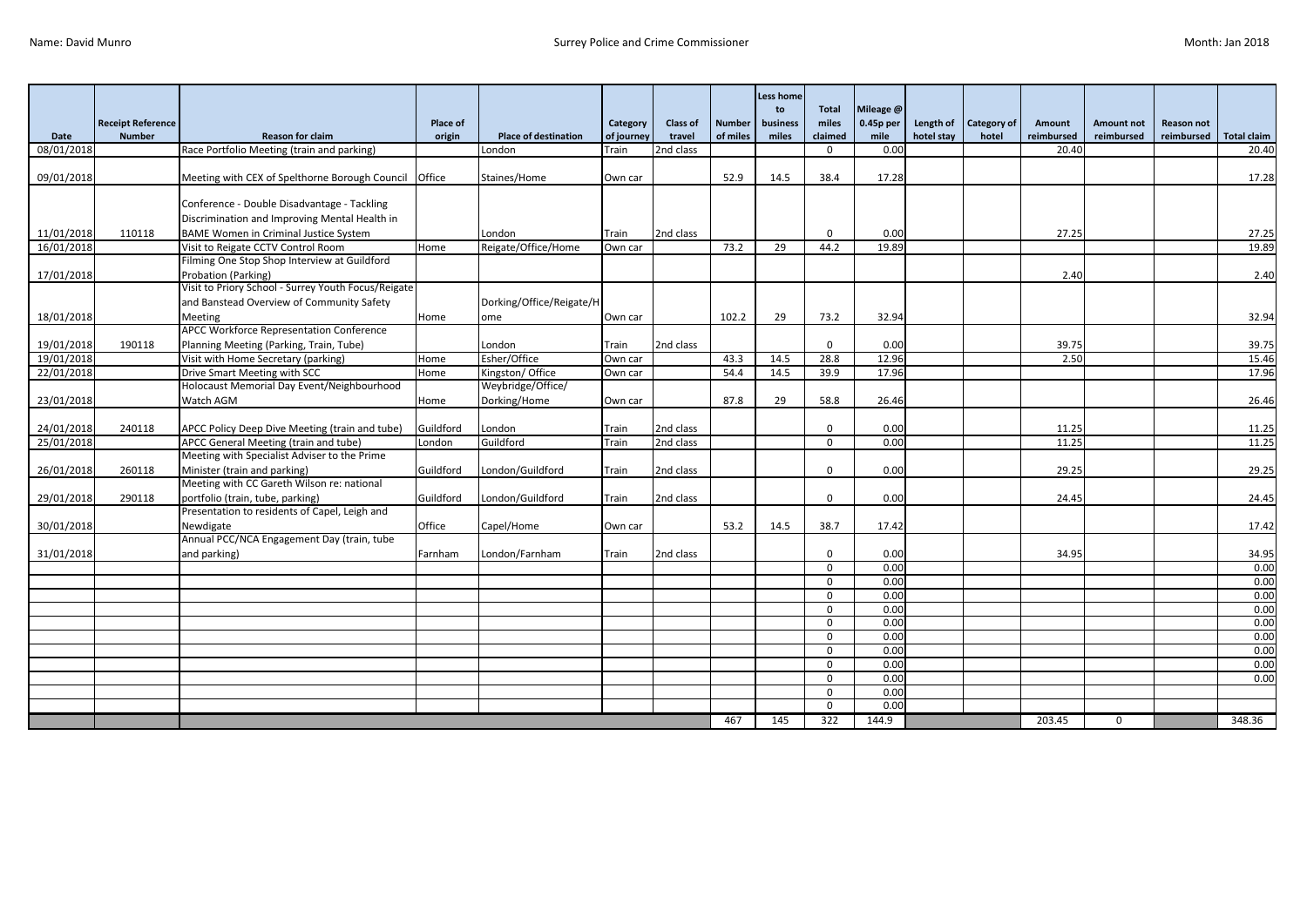|             |                          |                                              |                 |                             |            |                 |               | Less home<br>to | <b>Total</b> | Mileage @ |            |                    |            |                   |                   |                    |
|-------------|--------------------------|----------------------------------------------|-----------------|-----------------------------|------------|-----------------|---------------|-----------------|--------------|-----------|------------|--------------------|------------|-------------------|-------------------|--------------------|
|             | <b>Receipt Reference</b> |                                              | <b>Place of</b> |                             | Category   | <b>Class of</b> | <b>Number</b> | business        | miles        | 0.45p per | Length of  | <b>Category of</b> | Amount     | <b>Amount not</b> | <b>Reason not</b> |                    |
| <b>Date</b> | <b>Number</b>            | <b>Reason for claim</b>                      | origin          | <b>Place of destination</b> | of journey | travel          | of miles      | miles           | claimed      | mile      | hotel stav | hotel              | reimbursed | reimbursed        | reimbursed        | <b>Total claim</b> |
|             |                          |                                              |                 | Redhill/Office/Woking/H     |            |                 |               |                 |              |           |            |                    |            |                   |                   |                    |
| 04/12/2017  |                          | Visit to NPAS Team/Surrey Sports Awards 2017 | Home            | ome                         | Own car    |                 | 96.9          | 29              | 67.9         | 30.56     |            |                    |            |                   |                   | 30.56              |
|             |                          | APCC Force Management Statements Workshop    |                 |                             |            |                 |               |                 |              |           |            |                    |            |                   |                   |                    |
| 04/12/2017  |                          | (Train and parking)                          |                 | London                      | Train      | 2nd class       |               |                 | $\Omega$     | 0.00      |            |                    | 20.50      |                   |                   | 20.50              |
| 05/12/2017  |                          | <b>RASASC Celebration (parking)</b>          |                 |                             |            |                 |               |                 | $\Omega$     | 0.00      |            |                    | 2.00       |                   |                   | 2.00               |
| 05/12/2017  |                          | Surrey Minority Ethnic Forum AGM             | Office          | Woking/Home                 | Own car    |                 | 31.7          | 14.5            | 17.2         | 7.74      |            |                    |            |                   |                   | 7.74               |
|             |                          | Police and Crime Panel/Health and Wellbeing  |                 |                             |            |                 |               |                 |              |           |            |                    |            |                   |                   |                    |
| 07/12/2017  |                          | Board                                        | Home            | Kingston/Reigate/Home       | Own car    |                 | 86.9          | 29              | 57.9         | 26.06     |            |                    |            |                   |                   | 26.06              |
|             |                          |                                              |                 |                             |            |                 |               |                 |              |           |            |                    |            |                   |                   |                    |
| 08/12/2017  |                          | Meeting with Dominic Raab MP/YES Graduation  | Office          | Esher/Fetcham/Office        | Own car    |                 | 38.1          | $\Omega$        | 38.1         | 17.15     |            |                    | 1.00       |                   |                   | 18.15              |
| 11/12/2017  |                          | Surrey Search and Rescue Awards Evening      | Home            | Godalming/Home              | Own car    |                 | 20            | $\Omega$        | 20           | 9.00      |            |                    |            |                   |                   | 9.00               |
|             |                          | Hate Crime Conference/NPCC Gender Sub Group  |                 |                             |            |                 |               |                 |              |           |            |                    |            |                   |                   |                    |
| 13/12/2017  |                          | Meeting (Train, tube and parking)            |                 | London/Northants            | Train      | 2nd class       |               |                 | $\Omega$     | 0.00      |            |                    | 38.90      |                   |                   | 38.90              |
| 18/12/2017  |                          | Speech by David Lidington MP                 |                 | London                      | Train      | 2nd Class       |               |                 | $\Omega$     | 0.00      |            |                    | 27.25      |                   |                   | 27.25              |
| 19/12/2017  |                          | <b>Attachment with Staines APT</b>           | Office          | Staines/Home                | Own car    |                 | 49.6          | 14.5            | 35.1         | 15.80     |            |                    |            |                   |                   | 15.80              |
| 20/12/2017  |                          | PCC Performance Meeting                      | Office          | Dorking/Home                | Own car    |                 | 40.7          | 14.5            | 26.2         | 11.79     |            |                    |            |                   |                   | 11.79              |
| 21/12/2017  |                          | Meeting with Surrey County Council           | Office          | Kingston/Home               | Own car    |                 | 42.6          | $\Omega$        | 42.6         | 19.17     |            |                    |            |                   |                   | 19.17              |
|             |                          |                                              |                 |                             |            |                 |               |                 | $\Omega$     | 0.00      |            |                    |            |                   |                   | 0.00               |
|             |                          |                                              |                 |                             |            |                 |               |                 | $\Omega$     | 0.00      |            |                    |            |                   |                   | 0.00               |
|             |                          |                                              |                 |                             |            |                 |               |                 | $\Omega$     | 0.00      |            |                    |            |                   |                   | 0.00               |
|             |                          |                                              |                 |                             |            |                 |               |                 | $\Omega$     | 0.00      |            |                    |            |                   |                   | 0.00               |
|             |                          |                                              |                 |                             |            |                 |               |                 | $\Omega$     | 0.00      |            |                    |            |                   |                   | 0.00               |
|             |                          |                                              |                 |                             |            |                 |               |                 | $\Omega$     | 0.00      |            |                    |            |                   |                   | 0.00               |
|             |                          |                                              |                 |                             |            |                 |               |                 | $\Omega$     | 0.00      |            |                    |            |                   |                   | 0.00               |
|             |                          |                                              |                 |                             |            |                 |               |                 | $\Omega$     | 0.00      |            |                    |            |                   |                   | 0.00               |
|             |                          |                                              |                 |                             |            |                 |               |                 | $\Omega$     | 0.00      |            |                    |            |                   |                   | 0.00               |
|             |                          |                                              |                 |                             |            |                 |               |                 | $\Omega$     | 0.00      |            |                    |            |                   |                   | 0.00               |
|             |                          |                                              |                 |                             |            |                 |               |                 | $\Omega$     | 0.00      |            |                    |            |                   |                   | 0.00               |
|             |                          |                                              |                 |                             |            |                 |               |                 | $\Omega$     | 0.00      |            |                    |            |                   |                   | 0.00               |
|             |                          |                                              |                 |                             |            |                 |               |                 | $\Omega$     | 0.00      |            |                    |            |                   |                   |                    |
|             |                          |                                              |                 |                             |            |                 |               |                 | $\Omega$     | 0.00      |            |                    |            |                   |                   |                    |
|             |                          |                                              |                 |                             |            |                 | 406.5         | 101.5           | 305          | 137.25    |            |                    | 89.65      | $\mathbf 0$       |                   | 226.9              |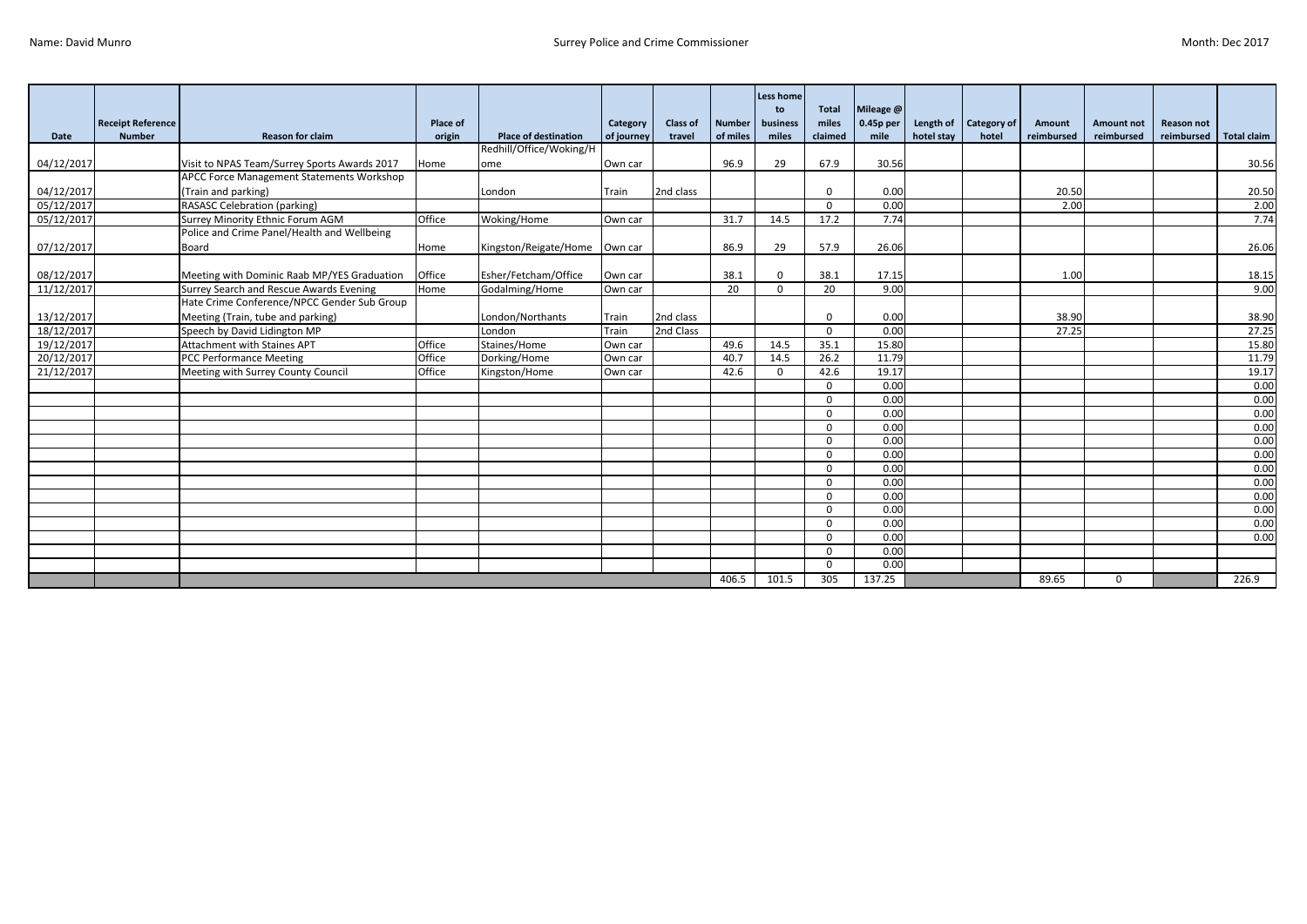|             |                          |                                                    |                 |                                   |                   |           |               | Less home<br>to | Total    | Mileage @   |            |                       |            |             |                   |                    |
|-------------|--------------------------|----------------------------------------------------|-----------------|-----------------------------------|-------------------|-----------|---------------|-----------------|----------|-------------|------------|-----------------------|------------|-------------|-------------------|--------------------|
|             | <b>Receipt Reference</b> |                                                    | <b>Place of</b> |                                   | Category          | Class of  | <b>Number</b> | business        | miles    | $0.45p$ per |            | Length of Category of | Amount     | Amount not  | <b>Reason not</b> |                    |
| <b>Date</b> | <b>Number</b>            | <b>Reason for claim</b>                            | origin          | <b>Place of destination</b>       | of journey        | travel    | of miles      | miles           | claimed  | mile        | hotel stay | hotel                 | reimbursed | reimbursed  | reimbursed        | <b>Total claim</b> |
| 01/11/201   |                          | APCC/NPCC Joint Summit                             |                 | London                            | Train             | 2nd class |               |                 | $\Omega$ | 0.00        |            |                       | 16.60      |             |                   | 16.60              |
| 01/11/2017  |                          | <b>SCC Chief Executive Recruitment Reception</b>   | Home            | Surbiton/Home                     | Own car           |           | 64.4          | 29              | 35.4     | 15.93       |            |                       |            |             |                   | 15.93              |
| 02/11/2017  |                          | <b>APCC/NPCC Joint Summit</b>                      |                 | London                            | Train             | 2nd class |               |                 | $\Omega$ | 0.00        |            |                       | 31.20      |             |                   | 31.20              |
| 02/11/2017  |                          | APCC/NPCC Joint Summit - Parking                   |                 |                                   |                   |           |               |                 | $\Omega$ | 0.00        |            |                       | 7.70       |             |                   | 7.70               |
|             |                          | Visit to Gatwick Police Station and Crawley Police |                 |                                   |                   |           |               |                 |          |             |            |                       |            |             |                   |                    |
| 03/11/2017  |                          | Station                                            | Office          | Gatwick/Crawley/ Office   Own car |                   |           | 70.8          | $\Omega$        | 70.8     | 31.86       |            |                       |            |             |                   | 31.86              |
| 06/11/2017  |                          | Victim Services Meeting with Sussex OPCC           | Home            | Lewes/Office                      | Own car           |           | 121.3         | 14.5            | 106.8    | 48.06       |            |                       |            |             |                   | 48.06              |
| 07/11/2017  |                          | Tandridge DC Meeting                               | Office          | Oxted/Home                        | Own car           |           | 79.5          | 14.5            | 65       | 29.25       |            |                       |            |             |                   | 29.25              |
| 09/11/2017  |                          | Health and Wellbeing Board                         | Office          | Kingston/Home                     | Own car           |           | 54.9          | 14.5            | 40.4     | 18.18       |            |                       |            |             |                   | 18.18              |
| 10/11/2017  |                          | Silent Soldier Campaign                            | Office          | Kingston/Home                     | Own car           |           | 54.9          | 14.5            | 40.4     | 18.18       |            |                       |            |             |                   | 18.18              |
| 14/11/2017  |                          | Mole Valley DC Council Meeting                     | Office          | Dorking/Home                      | Own car           |           | 49.2          | 14.5            | 34.7     | 15.62       |            |                       |            |             |                   | 15.62              |
| 15/11/2017  |                          | Police and Crime Panel                             | Home            | Kingston/Home                     | Own car           |           | 66.2          | 29              | 37.2     | 16.74       |            |                       |            |             |                   | 16.74              |
| 15/11/2017  |                          | Video Enabled Justice Reception                    |                 | London                            | Train             | 2nd Class |               |                 | $\Omega$ | 0.00        |            |                       | 8.10       |             |                   | 8.10               |
|             |                          |                                                    |                 |                                   |                   |           |               |                 |          |             |            |                       |            |             |                   |                    |
| 17/11/2017  |                          | Visit to Transform Housing/Operation Meeting       | Office          | Dorking/Reigate/Home              | Own car           |           | 58.6          | 14.5            | 44.1     | 19.85       |            |                       |            |             |                   | 19.85              |
|             |                          | Saturday: SAAVS Training Day/Chief Scout's Gold    |                 |                                   |                   |           |               |                 |          |             |            |                       |            |             |                   |                    |
| 18/11/2017  |                          | <b>Awards</b>                                      | Home            | Farnham/Home                      | Own car           |           | 29            | $\Omega$        | 29       | 13.05       |            |                       |            |             |                   | 13.05              |
| 20/11/2017  |                          | <b>SCC Member Development Day</b>                  | Office          | Kingston/Home                     | Own car           |           | 54.9          | 14.5            | 40.4     | 18.18       |            |                       |            |             |                   | 18.18              |
|             |                          | Surrey Youth Focus Visit to Warwick School/ICV     |                 | Redhill/Office/Woking/H           |                   |           |               |                 |          |             |            |                       |            |             |                   |                    |
| 23/11/2017  |                          | Thank You Event                                    | Home            | ome                               | Own car           |           | 89.3          | 29              | 60.3     | 27.14       |            |                       |            |             |                   | 27.14              |
| 28/11/2017  |                          | Transforming Summary Justice event                 | Office          | Horsham/Home                      | Own car           |           | 48.6          | 14.5            | 34.1     | 15.35       |            |                       | 3.60       |             |                   | 18.95              |
|             |                          | Meeting with Sussex Chief Constable/Race           |                 |                                   |                   |           |               |                 |          |             |            |                       |            |             |                   |                    |
|             |                          | Disparity Audit Meeting/Meeting with Victim        |                 | Crawley/Woking/                   |                   |           |               |                 |          |             |            |                       |            |             |                   |                    |
| 29/11/2017  |                          | Support                                            | Office          | London/ Woking/Home               | Own car 2nd Class |           | 89.4          | 14.5            | 74.9     | 33.71       |            |                       | 21.70      |             |                   | 55.41              |
| 30/11/2017  |                          | <b>ESCP Strategic Board</b>                        | Home            | Reigate/Office                    | Own car           |           | 57.9          | 14.5            | 43.4     | 19.53       |            |                       |            |             |                   | 19.53              |
|             |                          |                                                    |                 |                                   |                   |           |               |                 | $\Omega$ | 0.00        |            |                       |            |             |                   | 0.00               |
|             |                          |                                                    |                 |                                   |                   |           |               |                 | $\Omega$ | 0.00        |            |                       |            |             |                   | 0.00               |
|             |                          |                                                    |                 |                                   |                   |           |               |                 | $\Omega$ | 0.00        |            |                       |            |             |                   | 0.00               |
|             |                          |                                                    |                 |                                   |                   |           |               |                 | $\Omega$ | 0.00        |            |                       |            |             |                   | 0.00               |
|             |                          |                                                    |                 |                                   |                   |           |               |                 | $\Omega$ | 0.00        |            |                       |            |             |                   | 0.00               |
|             |                          |                                                    |                 |                                   |                   |           |               |                 | $\Omega$ | 0.00        |            |                       |            |             |                   | 0.00               |
|             |                          |                                                    |                 |                                   |                   |           |               |                 | $\Omega$ | 0.00        |            |                       |            |             |                   |                    |
|             |                          |                                                    |                 |                                   |                   |           |               |                 | $\Omega$ | 0.00        |            |                       |            |             |                   |                    |
|             |                          |                                                    |                 |                                   |                   |           | 988.9         | 232             | 756.9    | 340.605     |            |                       | 88.9       | $\mathbf 0$ |                   | 429.51             |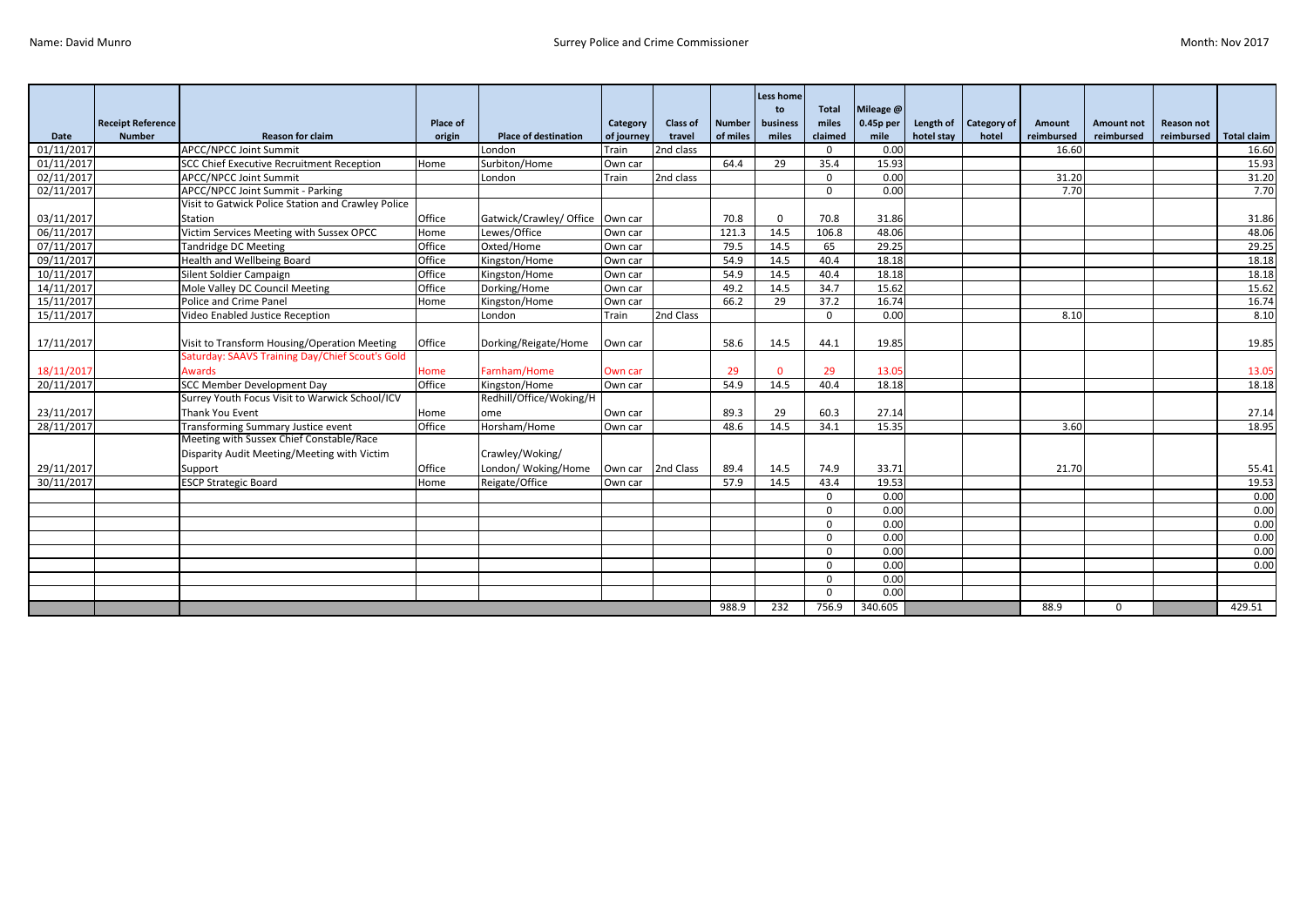|            |                          |                                                                                             |          |                                                           |                    |           |               | <b>Less home</b><br>to | <b>Total</b> | Mileage @ |            |                    |            |                   |            |                    |
|------------|--------------------------|---------------------------------------------------------------------------------------------|----------|-----------------------------------------------------------|--------------------|-----------|---------------|------------------------|--------------|-----------|------------|--------------------|------------|-------------------|------------|--------------------|
|            | <b>Receipt Reference</b> |                                                                                             | Place of |                                                           | Category           | Class of  | <b>Number</b> | business               | miles        | 0.45p per | Length of  | <b>Category of</b> | Amount     | <b>Amount not</b> | Reason not |                    |
| Date       | <b>Number</b>            | <b>Reason for claim</b>                                                                     | origin   | <b>Place of destination</b>                               | of journey         | travel    | of miles      | miles                  | claimed      | mile      | hotel stay | hotel              | reimbursed | reimbursed        | reimbursed | <b>Total claim</b> |
|            |                          | Health and Wellbeing Board/Army Engagement                                                  |          |                                                           |                    |           |               |                        |              |           |            |                    |            |                   |            |                    |
| 05/10/2017 |                          | Event                                                                                       | Office   | Dorking/Guildford/Home Own car                            |                    |           | 40.9          | 14.5                   | 26.4         | 11.88     |            |                    |            |                   |            | 11.88              |
|            |                          |                                                                                             |          |                                                           |                    |           |               |                        |              |           |            |                    |            |                   |            |                    |
|            |                          | <b>Surrey Gypsy Traveller Communities</b>                                                   |          | Dorking/Office/                                           |                    |           |               |                        |              |           |            |                    |            |                   |            |                    |
| 10/10/2017 |                          | Forum/Farewell Reception for David McNulty                                                  | Home     | Kingston/Home                                             | Own car            |           | 104.5         | 29                     | 75.5         | 33.98     |            |                    |            |                   |            | 33.98              |
|            |                          | Delivering Community Safety through Effective                                               |          |                                                           |                    |           |               |                        |              |           |            |                    |            |                   |            |                    |
| 11/10/2017 |                          | Policing conference in London                                                               |          | London                                                    | Train              | 2nd Class |               |                        | $\mathbf{0}$ | 0.00      |            |                    | 39.10      |                   |            | 39.10              |
|            |                          | Briefing for Elmbridge Overview and Scrutiny                                                |          |                                                           |                    |           |               |                        |              |           |            |                    |            |                   |            |                    |
|            |                          |                                                                                             |          |                                                           |                    |           |               |                        |              |           |            |                    |            |                   |            |                    |
|            |                          | Meeting/Elmbridge Overview and Scrutiny                                                     |          | Esher/Office/Esher/                                       |                    |           |               |                        |              |           |            |                    |            |                   |            |                    |
| 12/10/2017 |                          | Meeting                                                                                     | Office   | Home                                                      | Own car            |           | 76.9          | 14.5                   | 62.4         | 28.08     |            |                    | 1.00       |                   |            | 29.08              |
| 16/10/2017 |                          | Surrey Police Hate Crime Conference                                                         | Home     | East Horsley/Home                                         | Own car            |           | 47.4          | 29                     | 18.4         | 8.28      |            |                    |            |                   |            | 8.28               |
| 19/10/2017 |                          | <b>APCC General Meeting</b><br>Meeting with ANPR Manager/Meeting with CEX                   |          | London                                                    | Train              | 2nd Class |               |                        | $\mathbf{0}$ | 0.00      |            |                    | 22.00      |                   |            | 22.00              |
|            |                          |                                                                                             |          |                                                           |                    |           |               |                        |              |           |            |                    |            |                   |            |                    |
| 24/10/2017 |                          | of Mole Valley DC<br>Victims Commissioner Visit/ASB Awards                                  | Office   | Burpham/Dorking/ Office Own car<br>Redhill/Office/Woking/ |                    |           | 30.9          | $\mathbf{0}$           | 30.9         | 13.91     |            |                    |            |                   |            | 13.91              |
|            |                          |                                                                                             |          |                                                           |                    |           |               |                        |              |           |            |                    |            |                   |            |                    |
| 26/10/2017 |                          | Ceremony                                                                                    | Home     | Home                                                      | Own car            |           | 89.8          | 29.5                   | 60.3         | 27.14     |            |                    |            |                   |            | 27.14              |
| 30/10/2017 |                          |                                                                                             |          | Reigate/Office                                            |                    |           | 57.9          | 14.5                   | 43.4         | 19.53     |            |                    |            |                   |            | 19.53              |
| 31/10/2017 |                          | Memorial Dedication/Stakeholder Steering Group   Home<br><b>ESCP Future Working Meeting</b> | Home     | Reigate/Office                                            | Own car<br>Own car |           | 57.9          | 14.5                   | 43.4         | 19.53     |            |                    |            |                   |            | 19.53              |
|            |                          |                                                                                             |          |                                                           |                    |           |               |                        | $\mathbf{0}$ | 0.00      |            |                    |            |                   |            | 0.00               |
|            |                          |                                                                                             |          |                                                           |                    |           |               |                        | $\Omega$     | 0.00      |            |                    |            |                   |            | 0.00               |
|            |                          |                                                                                             |          |                                                           |                    |           |               |                        | $\mathbf{0}$ | 0.00      |            |                    |            |                   |            | 0.00               |
|            |                          |                                                                                             |          |                                                           |                    |           |               |                        | $\Omega$     | 0.00      |            |                    |            |                   |            | 0.00               |
|            |                          |                                                                                             |          |                                                           |                    |           |               |                        | $\Omega$     | 0.00      |            |                    |            |                   |            | 0.00               |
|            |                          |                                                                                             |          |                                                           |                    |           |               |                        | $\Omega$     | 0.00      |            |                    |            |                   |            | 0.00               |
|            |                          |                                                                                             |          |                                                           |                    |           |               |                        | $\Omega$     | 0.00      |            |                    |            |                   |            | 0.00               |
|            |                          |                                                                                             |          |                                                           |                    |           |               |                        | $\mathbf{0}$ | 0.00      |            |                    |            |                   |            | 0.00               |
|            |                          |                                                                                             |          |                                                           |                    |           |               |                        | $\Omega$     | 0.00      |            |                    |            |                   |            | 0.00               |
|            |                          |                                                                                             |          |                                                           |                    |           |               |                        | $\mathbf{0}$ | 0.00      |            |                    |            |                   |            | 0.00               |
|            |                          |                                                                                             |          |                                                           |                    |           |               |                        | $\mathbf 0$  | 0.00      |            |                    |            |                   |            | 0.00               |
|            |                          |                                                                                             |          |                                                           |                    |           |               |                        | $\Omega$     | 0.00      |            |                    |            |                   |            | 0.00               |
|            |                          |                                                                                             |          |                                                           |                    |           |               |                        | $\mathbf{0}$ | 0.00      |            |                    |            |                   |            | 0.00               |
|            |                          |                                                                                             |          |                                                           |                    |           |               |                        | $\Omega$     | 0.00      |            |                    |            |                   |            | 0.00               |
|            |                          |                                                                                             |          |                                                           |                    |           |               |                        | $\Omega$     | 0.00      |            |                    |            |                   |            |                    |
|            |                          |                                                                                             |          |                                                           |                    |           |               |                        | $\Omega$     | 0.00      |            |                    |            |                   |            |                    |
|            |                          |                                                                                             |          |                                                           |                    |           | 506.2         | 145.5                  | 360.7        | 162.315   |            |                    | 62.1       | $\mathbf 0$       |            | 224.42             |